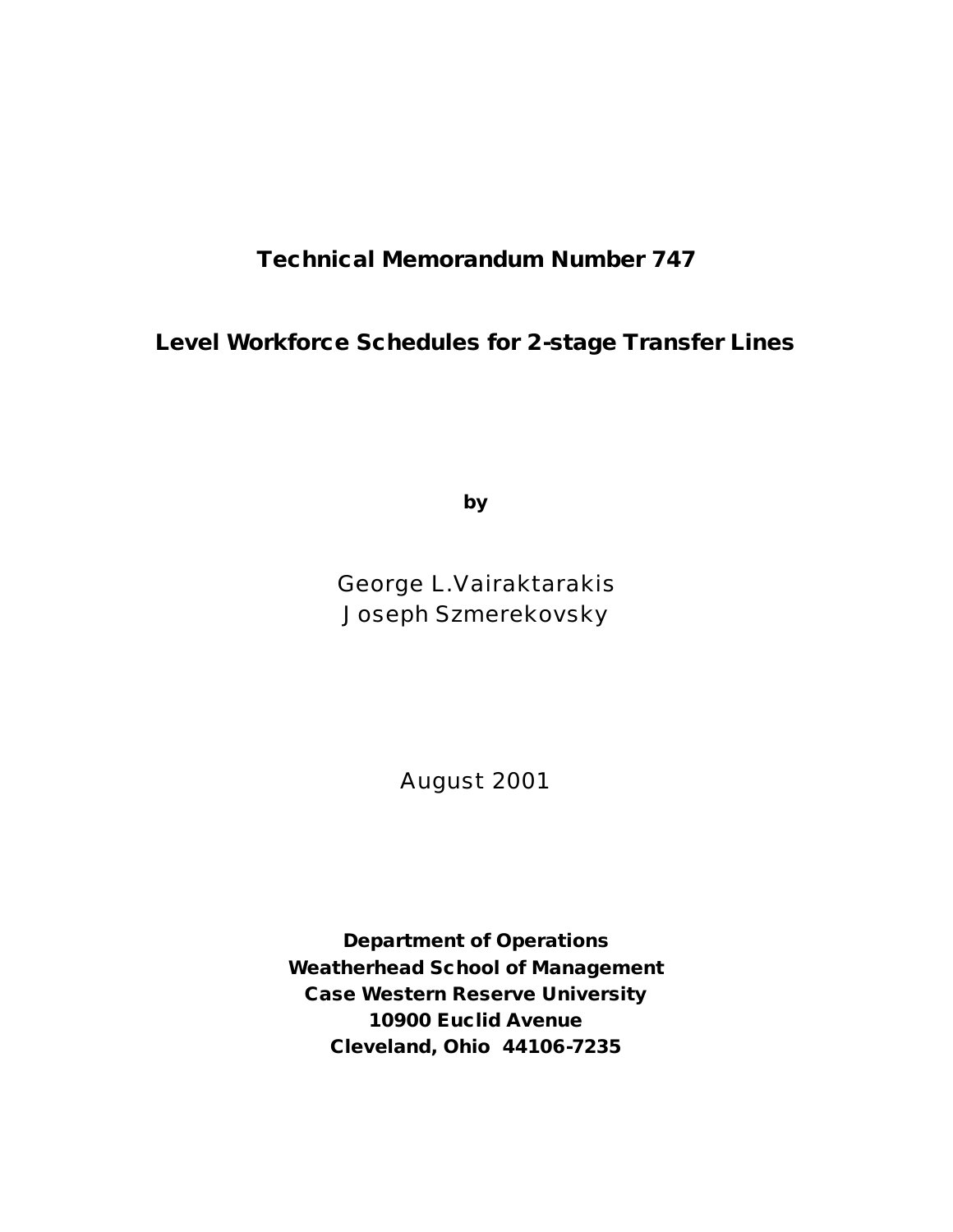# Level Workforce Schedules for 2-stage Transfer Lines

George Vairaktarakis and Joseph Szmerekovsky <sup>∗</sup>

August 27, 2001

#### Abstract

In this article we define two different workforce leveling objectives for serial transfer lines. Each job is to be processed on each transfer station for  $c$  periods. The number of workers available for each operation of a job is known and it is equal to the number required to complete the operation in precisely  $c$  periods. Jobs transfer forward synchronously after every production cycle (i.e., c periods). The purpose of these leveling objectives is to produce job schedules where the cumulative number of workers needed in all the stations of the transfer line does not experience dramatic changes from one production cycle to the next. The objectives proposed are termed maximin workforce size  $(W_{\text{min}})$  and range  $(R)$ . The former objective maximizes (over all possible schedules) the smallest workforce size required over the production horizon. The range objective yields a schedule for which the difference between the largest and smallest workforce requirement (over all production horizons) is the smallest possible. For  $W_{\text{min}}$  and the case of only 2 stations, we develop a fast polynomial algorithm. Finding the optimal range is proved to be strongly NP-complete even for 2 stations. For the 2-station case we propose an optimal algorithm for the range, which uses a very tight lower bound and an efficient procedure for finding complementary Hamiltonian cycles in bipartite graphs. The ensuing computational experiments show that the proposed algorithm is very efficient. Using these tools we examine the trade-off between the workforce size required to complete a set of jobs, and the fluctuations on the number of workers needed from cycle to cycle. Eventhough our analyses do not extend to transfer lines with more than 2 stations, the general case is likely to serve as a building block.

<sup>∗</sup>Weatherhead School of Management, Dept. of Operations, Case Western Reserve University, 10900 Euclid Ave, Cleveland, OH 44106-7235, Email: gxv5@po.cwru.edu, Tel: (216) 368-5215, Fax: (216) 368-4776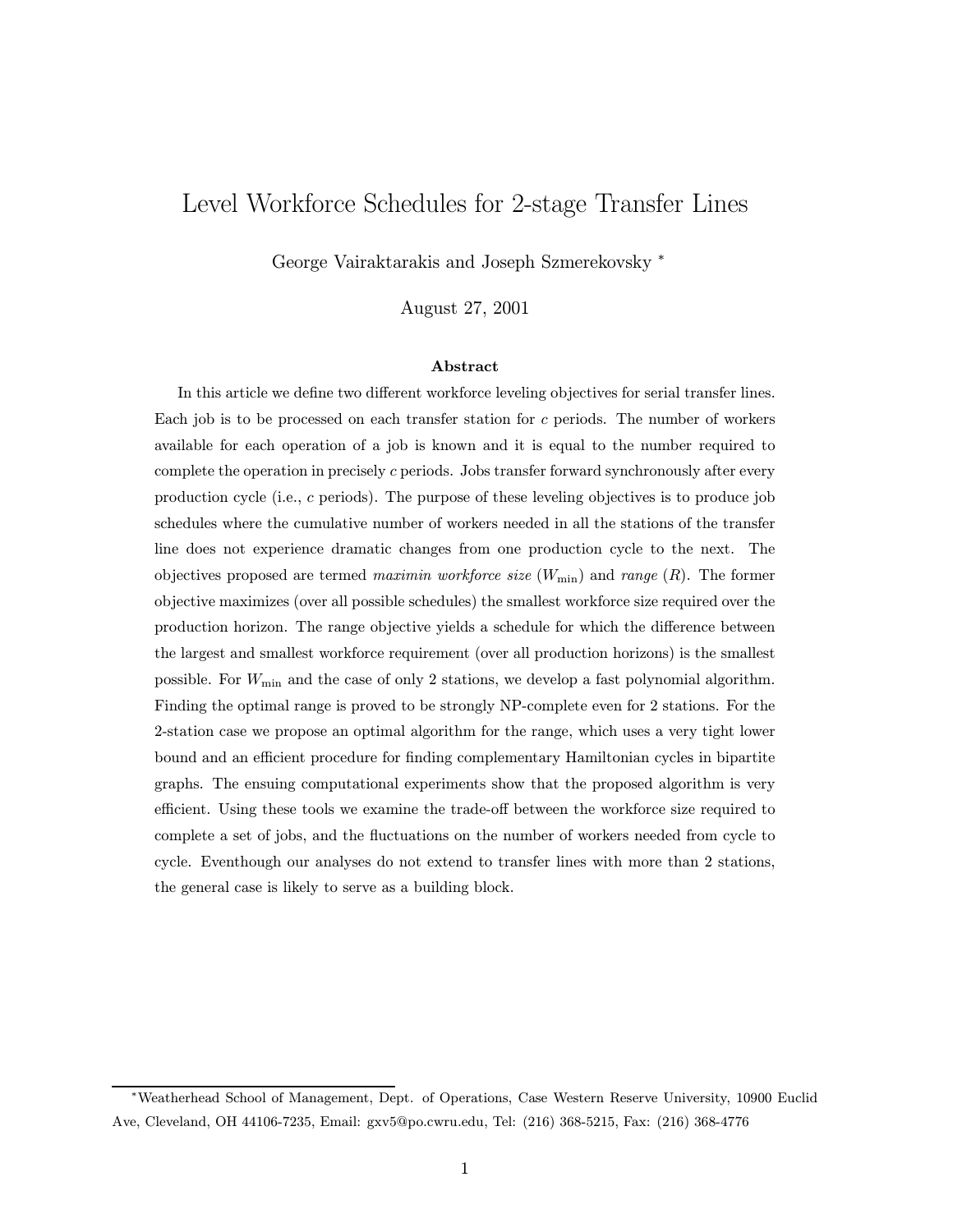## 1 Introduction

Several cells arranged in series and typically connected by a continuous material handling system form a serial assembly line. Such lines are designed to assemble component parts and perform any related operation necessary to produce a finished product. Consider an assembly line that consists of several stations arranged in tandem. Each job enters the same end of the assembly line and requires a series of operations in each of the assembly stations. A distinguishing characteristic of the assembly system studied is that it is paced or synchronous. This means that every job spends a fixed amount of time in each station, which is the same for all jobs and all stations. This amount of time is called production cycle.

Among the advantages of serial assembly systems are lower work-in-process inventories, reduced material handling costs, shorter production flow times, simplified production planning of materials and labor, improved visual control and fewer tooling changes. Overall performance often increases by lowering production costs and improving on-time delivery. Quality should improve as well although this might take other interventions beyond the layout change. Several researchers have considered the effect of serial assembly lines in manufacturing including Chen and Adam, 1991, Fry et al., 1987, Goodrich, 1988, Hyer, 1984, etc.

Our research in this area has been motivated by fire-truck assembly operations. Here, the necessity for a common production cycle for all assembly stations (i.e., paced assembly) comes from the size of the trucks themselves. Since it is inefficient to move semifinished trucks from station to station in real time, such movements take place off-line at the end of the 16-hour production cycle. To improve productivity, management can control the order of processing trucks, and the number of workers assigned for each truck operation. For a given production cycle of c periods, the number of workers assigned to perform a particular operation is the smallest possible that can execute the operation in c periods.

A fire-truck consists of three main components; the body, the chassis and the engine. The chassis and the engine are purchased from an outside supplier, while the body and final assembly (of the three main components) take place in a paced assembly line physically located in two adjacent plants. The body related operations are performed in 8 distinct stations, and the progressively assembled body is moved from station to station on a cart. A final assembly station completes the assembly line for a total of  $m = 9$  stations. The physical constraints for moving semi-finished bodies from station to station dictate the common production cycle of 16 hours (i.e.,  $c = 16$ ). Workers are assigned to work on stations for 8 hours each day, and the plant runs 2 shifts. At the end of the day (i.e., the 16-hour production cycle), semifinished units are moved to the next downstream station. The 16-hour production cycle allows some flexibility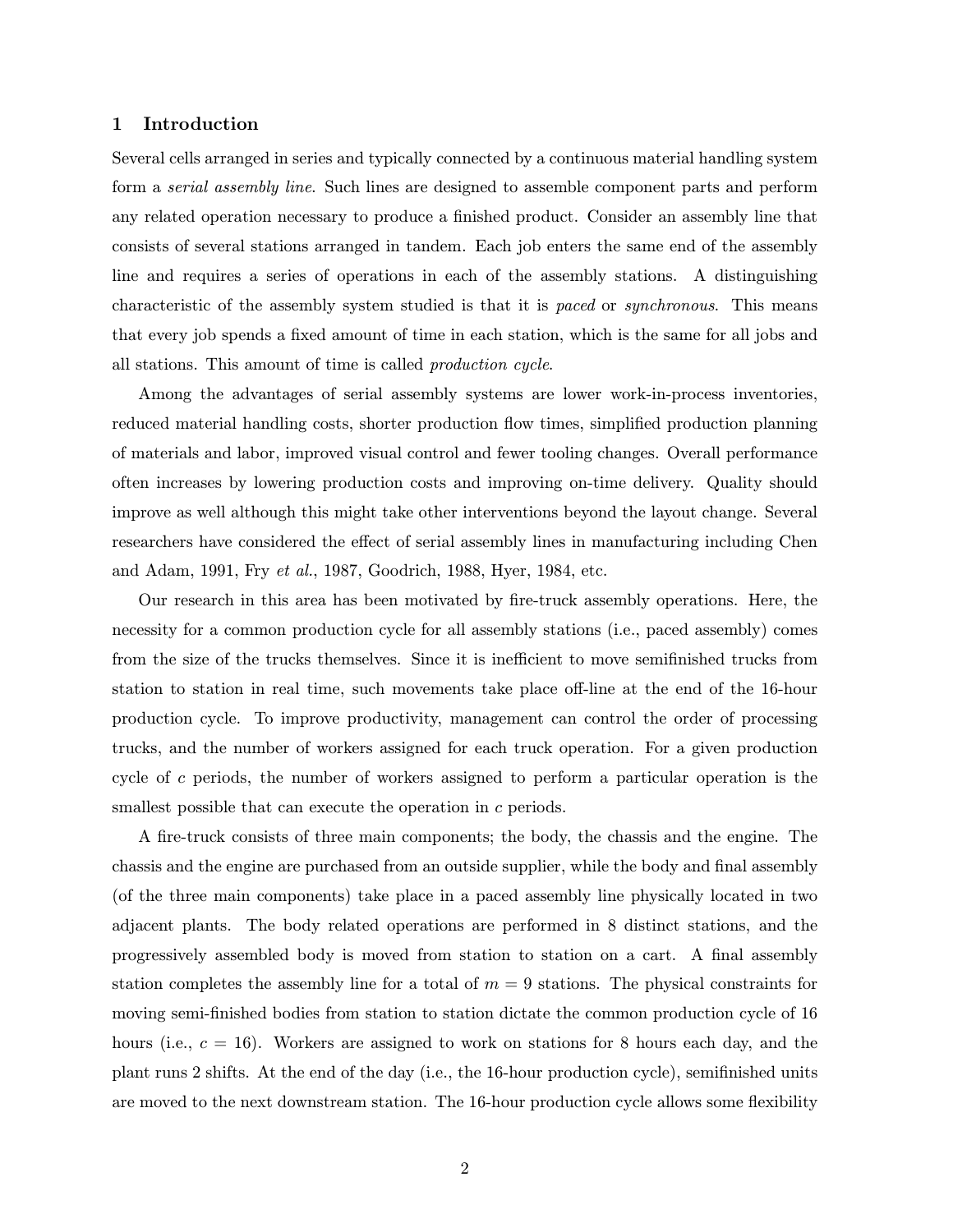in deciding how many workers are needed in each of the two daily shifts.

This article extends the works of Lee and Vairaktarakis, 1997 and Vairaktarakis *et. al*, 2001. In Lee and Vairaktarakis, 1997 the objective is to find a job schedule that minimizes the total workforce size needed to perform a set of jobs on a serial synchronous assembly line like the one described above. The authors minimize the size of the workforce for a given partition of the assembly line into skills. In Vairaktarakis *et. al* the authors consider a paced job shop where jobs may visit a subset of the stations in different orders. In this protocol the length of the production schedule is no longer determined simply by the number of jobs (as in the case of a serial assembly line). The length of the schedule depends on both the workforce schedule and the workforce size. The authors minimize a linear function of the workforce size and the length of the workforce schedule.

Note that the workforce size objective may result to schedules in which the workforce requirements from period to period vary widely. Such schedules create distractions to both the management and the workforce. From an economic viewpoint, carrying large numbers of additional workers from cycle to cycle is equivalent to carrying excess work-in-process inventory. Workforce leveling objectives are of course known at the aggregate production level; see Vollmann et al., 1997. Recently, leveling objectives were defined in Vairaktarakis and Cai, 2001 and the complexity of the associated decision problems was studied. In this article we develop solution methods for two of the several objectives presented in that article. The methodological difficulty of these problems limit our current study to lines with only 2 assembly stations.

To the best of our knowledge this is the first effort to develop algorithms for day-to-day leveling objectives on transfer assembly lines. Using these tools, in this article we make a first attempt to assess the value of level workforce schedules against minimum workforce schedules that are often used. Our study indicates that, workforce size schedules suffer a significant premium in disruptions caused by wildly changing demands on the number of workers from one day to the next. In comparison, level schedules smooth the daily workforce requirements by investing in a slightly larger workforce. We consider these insights as a main contribution of this article.

The general workforce planning literature includes works on assembly lines that produce a single item. Bartholdi, 1992 presented a case study in which workers perform different tasks of the same item while Pinto et al., 1981 have developed branch and bound and heuristic procedures for the case that workers perform the same task on different items. The importance of decentralized workforce control is captured by Bartholdi and Eisenstein, 1996 where every worker of the assembly line follows a simple rule of what to do next. Ebeling and Lee, 1993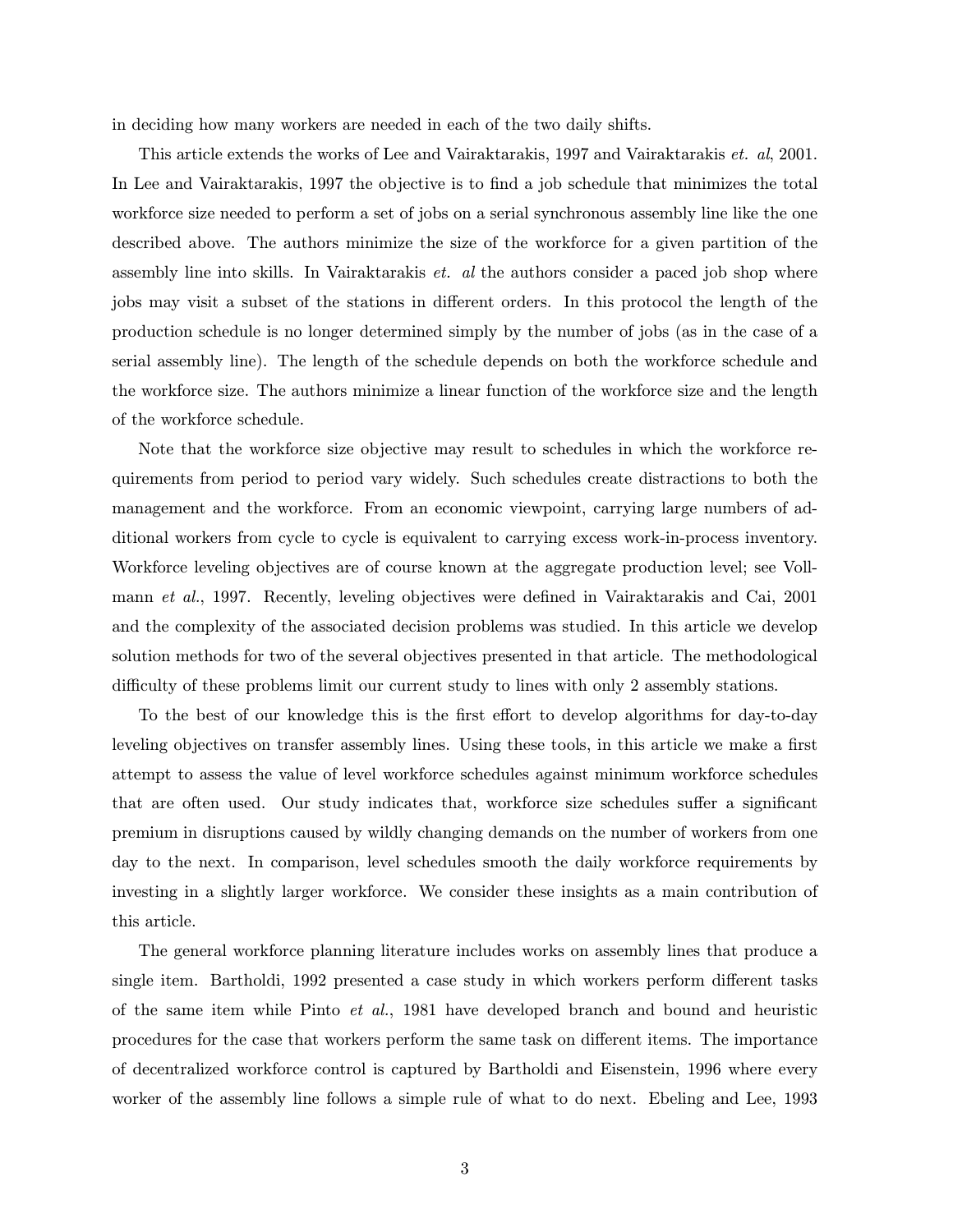developed an optimization model to assess the effect of cross-training into firm profitability.

A different approach to workforce planning, is to treat workforce as a generic resource to be allocated and scheduled appropriately. Along these lines, Daniels and Mazzola, 1993 consider a flexible resource, the amount of which affects the processing time of an operation. In the context of workforce planning, this is analogous to assigning the right number of workers so as to achieve a predetermined processing time. The manufacturing environment considered in this research is a flowshop (and hence unpaced), and the authors present a tabu-search heuristic with near optimal performance. In a related paper, Daniels et al., 1997 consider the flexible-resource scheduling problem on parallel identical machines.

The rest of the paper is organized as follows. In Section 2 we formally define the range and maximin workforce size objectives considered in this article and provide a graph theoretic representation for 2-station transfer lines. A polynomial algorithm is developed in Section 3 for the maximin workforce size objective. This algorithm is used in Section 4 within a search framework to obtain an optimal range schedule. In Section 5 these tools are used in a computational experiment to evaluate the relative merits of optimal range and workforce size schedules. Closing remarks are given in Section 6.

# 2 Problem Formulation

A given set  $J$  of simultaneously available jobs is to be processed on two stations. Every job  $J_i$ consists of two tasks. For convenience we use the pair of workforce requirements  $(W_{i1}, W_{i2})$  to denote job  $J_i$  and each worker is capable of working on both stations. The first task must be processed at  $ST_1$  for c periods and upon completion, the second task continues at  $ST_2$  where it stays for another  $c$  periods. It is assumed that no station can handle more than one task at a time and no task can be interrupted once it has begun processing. The  $n$  jobs form a minimal product set (MPS) and are to be processed repeatedly. An MPS is the smallest combination of products satisfying the demand ratios. If we have |P| products with integer demands  $(d_1, d_2, \ldots, d_{|P|})$ respectively then the MPS will contain  $(d_1/g, d_2/g, \ldots, d_{|P|}/g)$  units where g is the greatest common divisor of the demand volumes. Associated with the MPS is a cyclic schedule in which the units of each MPS are processed through the system in exactly the same order. The following notation will be used throughout this paper:

n: number of jobs

c: the time length of a production cycle

 $J_i$ : the *i*-th job of  $J = \{J_1, J_2, \ldots, J_n\}$ 

 $ST_j$ : the j-th station of  $ST = \{ST_1, ST_2\}$ 

 $W_{ij}$ : the workforce requirement of job  $J_i$  on station  $ST_j$  in order to complete the j-th task of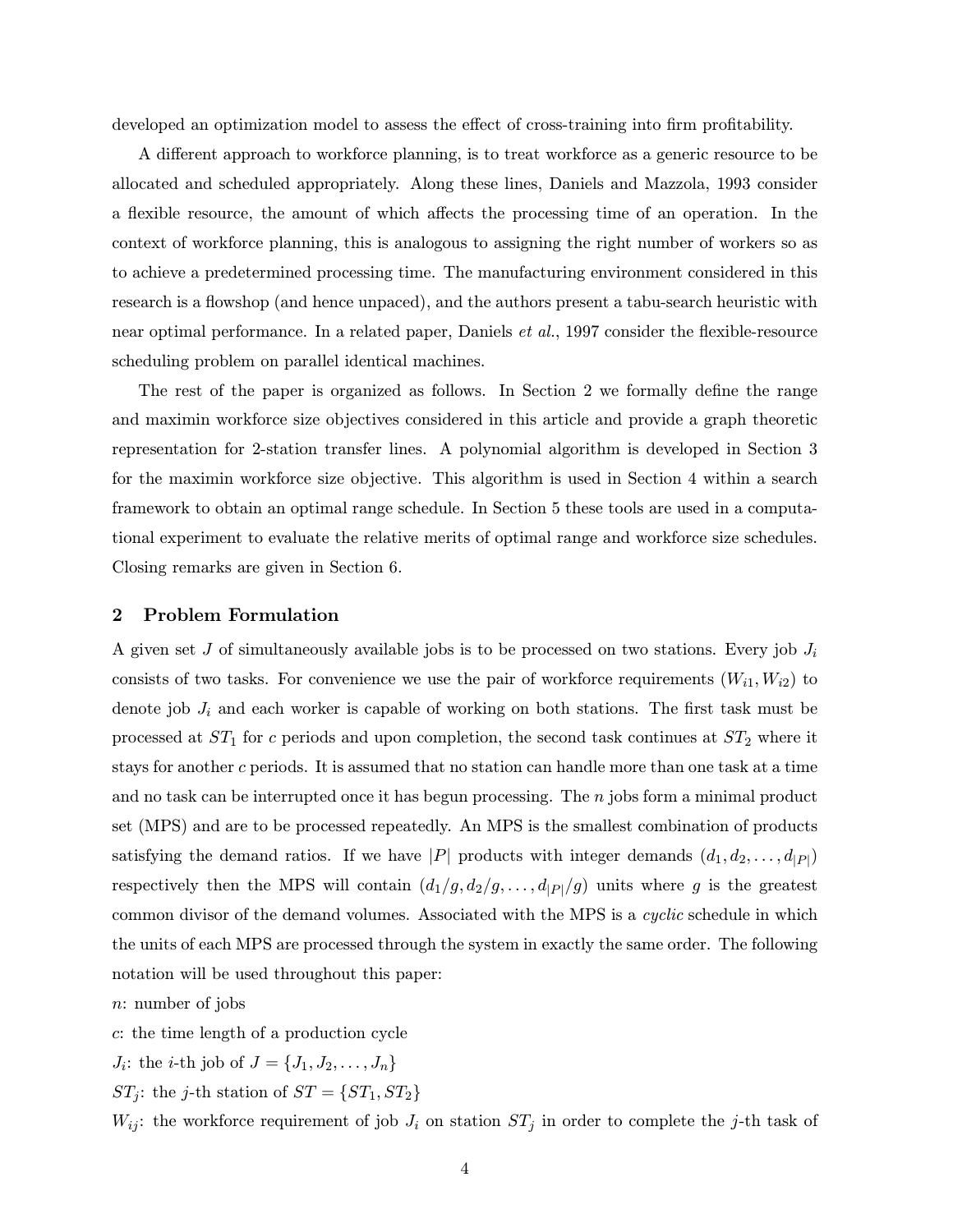$J_i$  in c periods,  $i = 1, 2, ..., n$ ,  $j = 1, 2$ . It is assumed to be a positive integer.

 $c_k$ : the k-th production cycle.

 $W_k$ : the total (over the 2 stations) workforce size required during cycle  $c_k$ .

 $\Delta_{k,k'} = |W_k-W_{k'}|$ : represents that difference in the workforce requirements of production cycles  $c_k$  and  $c_{k'}$ .

Let us define the following binary decision variables:

 $x_{ij} := \begin{cases} 1 & \text{if job } J_i \text{ is scheduled at position } j; \end{cases}$ 0 otherwise.

Then, the number of workers required during the  $k$ -th production cycle is

$$
W_k = \sum_{i=1}^n \sum_{j=1}^2 W_{ij} x_{i,(k-j+1) \mod n}, \quad 1 \le k \le n,
$$

and hence

$$
\Delta_{k,k'} = |W_k - W_{k'}| = \left| \sum_{i=1}^n \sum_{j=1}^2 W_{ij} (x_{i,(k-j+1) \mod n} - x_{i,(k'-j+1) \mod n}) \right|
$$

where mod denotes the modulus operation and n mod  $n = n$ , 0 mod  $n = n$ . A generic formulation for the level workforce planning problem (LW) on 2 stations is given below. Different objectives are captured by different functions  $f(\vec{\Delta})$  where  $\vec{\Delta}$  is a vector with elements  $\Delta_{k,k'}$  for all  $1 \leq k \neq k' \leq n$ .

$$
\begin{array}{ll}\n\textbf{(LW)} & MIN \quad f(\vec{\Delta}) \\
\textbf{LW} & \textbf{LW} \\
\textbf{LW} & \textbf{LW} \\
\textbf{LW} & \textbf{LW} \\
\textbf{LW} & \textbf{LW} \\
\textbf{LW} & \textbf{LW} \\
\textbf{LW} & \textbf{LW} \\
\textbf{LW} & \textbf{LW} \\
\textbf{LW} & \textbf{LW} \\
\textbf{LW} & \textbf{LW} \\
\textbf{LW} & \textbf{LW} \\
\textbf{LW} & \textbf{LW} \\
\textbf{LW} & \textbf{LW} \\
\textbf{LW} & \textbf{LW} \\
\textbf{LW} & \textbf{LW} \\
\textbf{LW} & \textbf{LW} \\
\textbf{LW} & \textbf{LW} \\
\textbf{LW} & \textbf{LW} \\
\textbf{LW} & \textbf{LW} \\
\textbf{LW} & \textbf{LW} \\
\textbf{LW} & \textbf{LW} \\
\textbf{LW} & \textbf{LW} \\
\textbf{LW} & \textbf{LW} \\
\textbf{LW} & \textbf{LW} \\
\textbf{LW} & \textbf{LW} \\
\textbf{LW} & \textbf{LW} \\
\textbf{LW} & \textbf{LW} \\
\textbf{LW} & \textbf{LW} \\
\textbf{LW} & \textbf{LW} \\
\textbf{LW} & \textbf{LW} \\
\textbf{LW} & \textbf{LW} \\
\textbf{LW} & \textbf{LW} \\
\textbf{LW} & \textbf{LW} \\
\textbf{LW} & \textbf{LW} \\
\textbf{LW} & \textbf{LW} \\
\textbf{LW} & \textbf{LW} \\
\textbf{LW} & \textbf{LW} \\
\textbf{LW} & \textbf{LW} \\
\textbf{LW} & \textbf{LW} \\
\textbf{LW} & \textbf{LW} \\
\textbf{LW} & \textbf{LW} \\
\textbf{LW} & \text
$$

s.t. 
$$
\sum_{j=1}^{n} x_{ij} = 1
$$
  $i = 1, ..., n$  (1)

$$
\sum_{i=1}^{n} x_{ij} = 1 \quad j = 1, ..., n \tag{2}
$$

$$
x_{ij} \in \{0, 1\} \quad i, j \in \{1, \dots, n\}
$$
 (3)

Let  $R_{\text{max}}$  be the function:

 $R_{\text{max}} = \max_{1 \leq k \neq k' \leq n} \Delta_{k,k'}$ : the *range* of workforce requirements over the *n* production cycles.

The following model is refered to as the 2-station workforce range problem (2SRW) and amounts to finding a (cyclic) production schedule S for a given MPS  $J_1, J_2, \ldots, J_n$ , such that S minimizes the range of the workforce requirements over the n production cycles. Problem 2SRW minimizes the maximum among the  $\Delta_{k,k'}$ 's for  $1 \leq k \neq k' \leq n$ .

(2SRW) *MIN R*  
\n*s.t.* 
$$
\Delta_{k,k'} \le R
$$
  $k = 1,...,n$   
\n(1) - (3).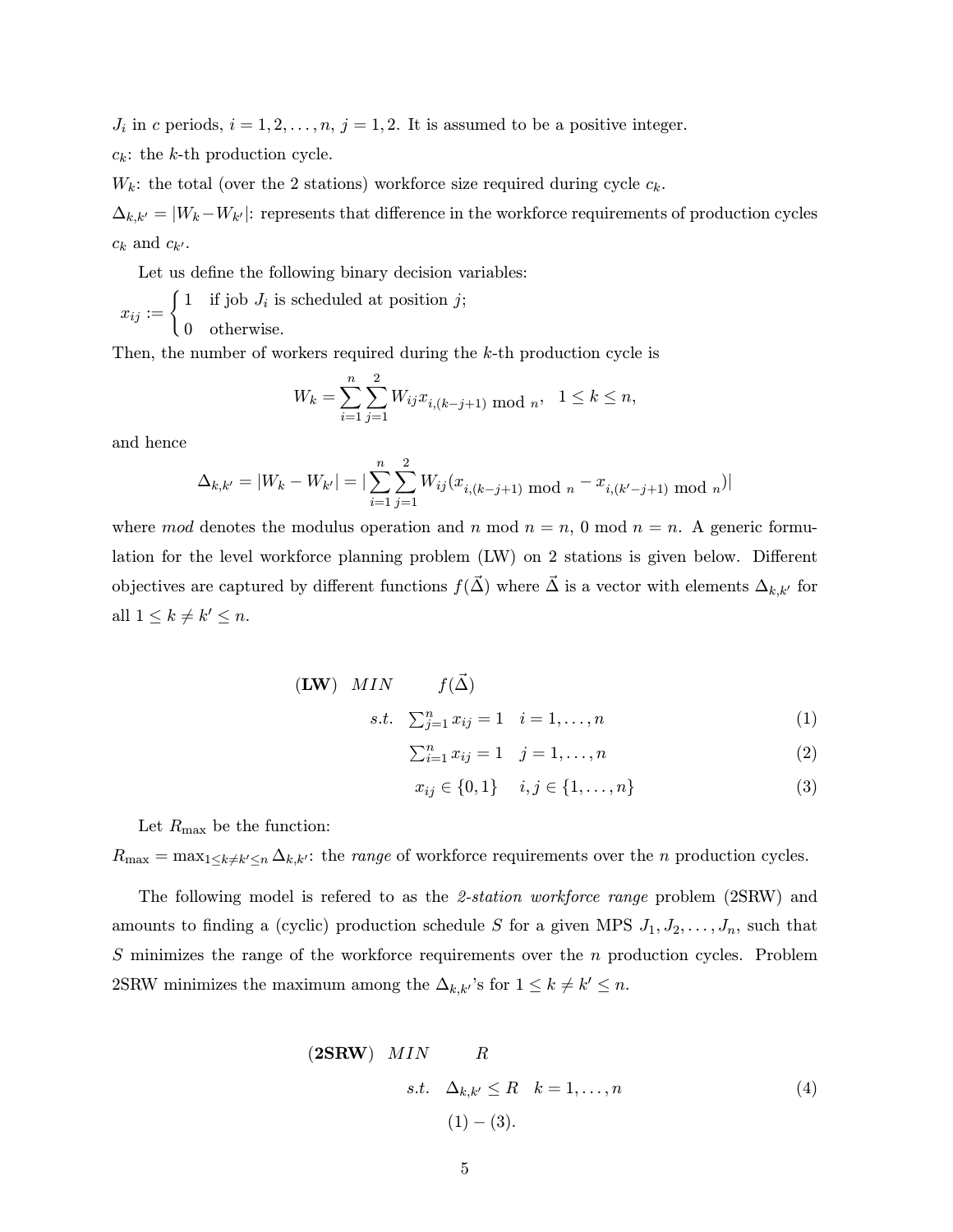In 2SRW the same operations are repeated every n production cycles and in each of these cycles both stations of the assembly line are busy. Constraints  $(1)-(3)$  capture the assignment of jobs to production cycles.

Next, consider the leveling objective  $W_{\text{min}}$ . In this, we want to maximize the minimum workforce requirement over the production horizon. Intuitively, such a schedule attempts to equalize the workforce requirements over all the cycles of the production horizon. The associated integer program for 2 stations is given below.

(2SmW) 
$$
W_{\min} = Max_x Min_k \sum_{i=1}^n \sum_{j=1}^2 W_{ij} x_{i,(k-j+1) \mod n}
$$
  
s.t. (1) – (3.)

We refer to this problem as the 2-station *maximin* workforce problem. The integer programs  $2\text{SRW}$  and  $2\text{SmW}$  extend easily to arbitrary number m of stations in the transfer line; simply compute the workforce requirements  $W_k$  during  $c_k$  over stations  $j = 1, 2, \ldots, m$  rather than  $j = 1, 2$  only. Additional objectives  $f(\vec{\Delta})$  have been defined for problem LW in Vairaktarakis and Cai, 2001 who studied the complexity of the associated decision problems.

We observed earlier that  $2\text{SmW}$  attempts to equalize the workforce requirements over all the cycles in the production horizon. Similar rationale holds for a schedule where the maximum workforce requirement is minimized over all production cycles. This problem has been studied extensively for any fixed number of stations in Lee and Vairaktarakis, 1997. The 2-station case will be used later in our analysis for 2SRW, and in our computational experiment for the evaluation of the merits of the various schedules.

In this article we develop methods for solving 2SmW and 2SRW. Using the tools developed, we draw insights on the differences between the 2 objectives. In our analyses we use a graph theoretic representation for 2SRW and 2SmW. This is described next.

#### 2.1 Graph Theoretic Formulation for 2SRW and 2SmW

Let us start with a graph representation for 2SRW. Consider a bipartite graph  $B = (V, U)$  where V and U consist of n nodes each, i.e.  $V = \{v_1, v_2, \ldots, v_n\}$  and  $U = \{u_1, u_2, \ldots, u_n\}$ . With each  $u_i \in U$  we associate the workforce requirement  $W_{i1}$ , and with each  $v_i \in V$  we associate the requirement  $W_{i2}$ . To indicate job  $J_i$  in the graph  $B$ , we link  $v_i$  with  $u_i$  for  $i = 1, 2, \ldots, n$ . The resulting links form a matching  $M$  in  $B$ ; we refer to this as the job matching. Associated with every permutation  $J_{[1]}, J_{[2]}, \ldots, J_{[n]}$  of the jobs in J is a matching I whose edges link edges in M. We refer to I as a sequence matching. Let  $(u_l, v_i)$  be an edge in I. This means that the job  $J_l$ immediately precedes  $J_i$ . Hence, there is a production cycle (say  $c_k$ ) during which  $W_{i1}$  workers are required in  $ST_1$  and  $W_{l2}$  workers in  $ST_2$ . This means that, during  $c_k$  a total of  $W_{i1} + W_{l2}$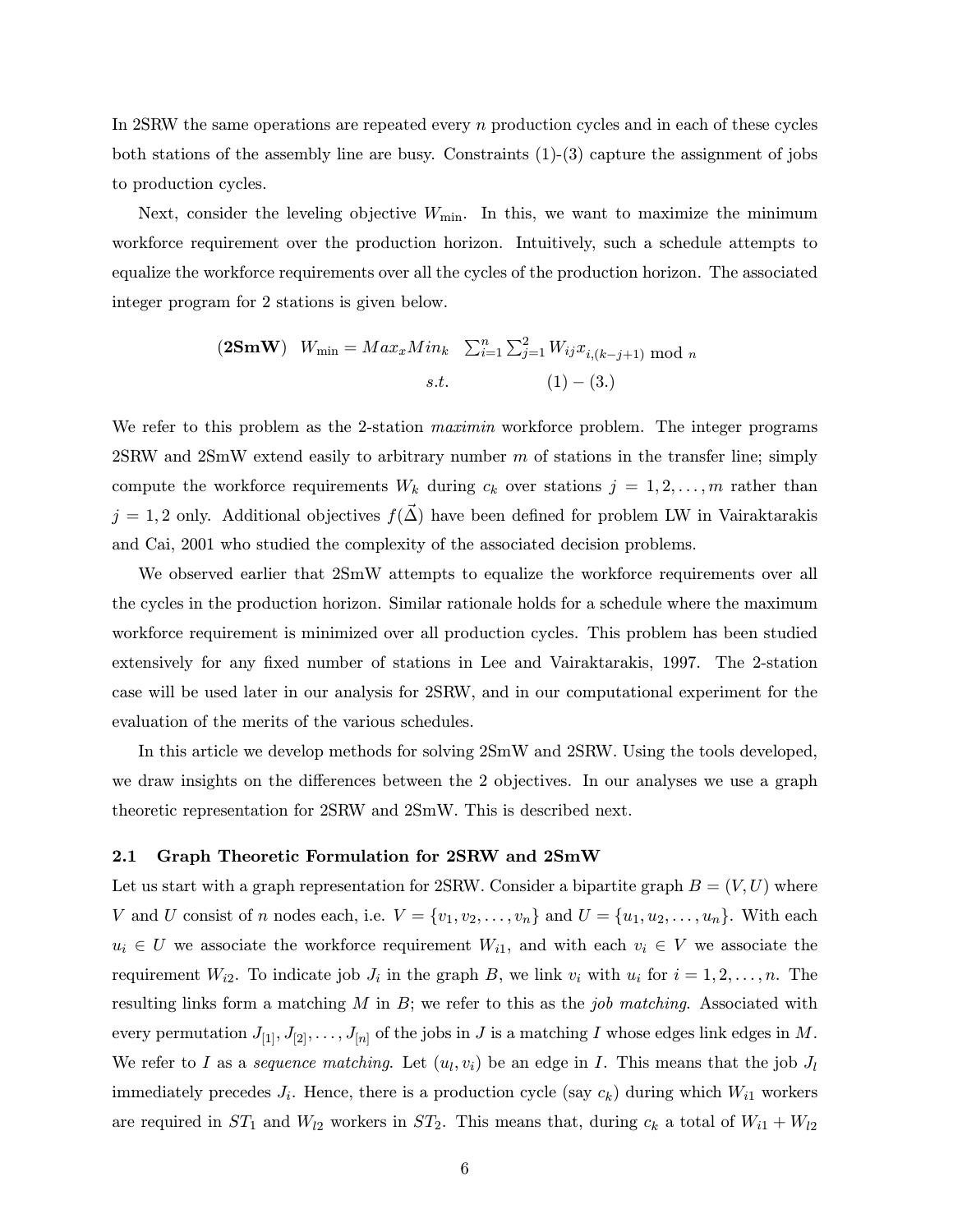workers is required.

**Example:** Consider the 7-job problem with  $W_{ij}$  given in Table 1. The bipartite graph B corresponding to the sequence  $J_1J_2J_3J_4J_5J_6J_7$  is given in Figure 1. The dotted edges represent the sequence matching  $I$  and the solid edges represent the job matching  $M$ .

| i<br>j         | 1              | 2  |
|----------------|----------------|----|
| 1              | $\overline{2}$ | 13 |
| $\overline{2}$ | $\overline{2}$ | 12 |
| 3              | $\overline{5}$ | 4  |
| $\overline{4}$ | 6              | 5  |
| 5              | 10             | 3  |
| 6              | 12             | 9  |
| $\overline{7}$ | 12             | 1  |

Table 1: A 7-job example

#### INSERT FIGURE 1 HERE

Evidently, for every permutation of the n jobs, the graph  $I\cup M$  forms a Hamiltonian cycle; i.e. a cycle that spans all the nodes of  $B$ . This Hamiltonian cycle consists of  $2n$  edges that alternate between the sets I and M. Since the job matching M is given, the matching I complements M into a Hamiltonian cycle. For this reason, we refer to  $I \cup M$  as a *complementary Hamiltonian* cycle or CHC. Let

 $w_{il} = W_{i1} + W_{l2}$  for every edge  $(W_{i1}, W_{l2})$  of  $B(V, U)$ .

Then, 2SRW can be cast as a minimum cost CHC problem where cost is measured as the difference between the largest and smallest edge costs  $w_{il}$  among edges in I. Below we summarize our observations.

**Proposition 1** The sequence matching I corresponds to a permutation of the jobs in J if and only if  $I \cup M$  is a complementary Hamiltonian cycle.

Example: Consider the CHC given in Figure 1. The workforce requirements for this cyclic schedule for every production cycle are given in Table 2. Evidently, the total number of workers required by this schedule is 21, the minimum number of workers required over all production cycles is 3, and hence the range is  $R = \Delta_{1,7} = 18$ .

The CHC representation for problem 2SRW extends naturally to problem 2SmW. The only difference is that the matching I of an optimal CHC  $I \cup M$  should be such that the minimum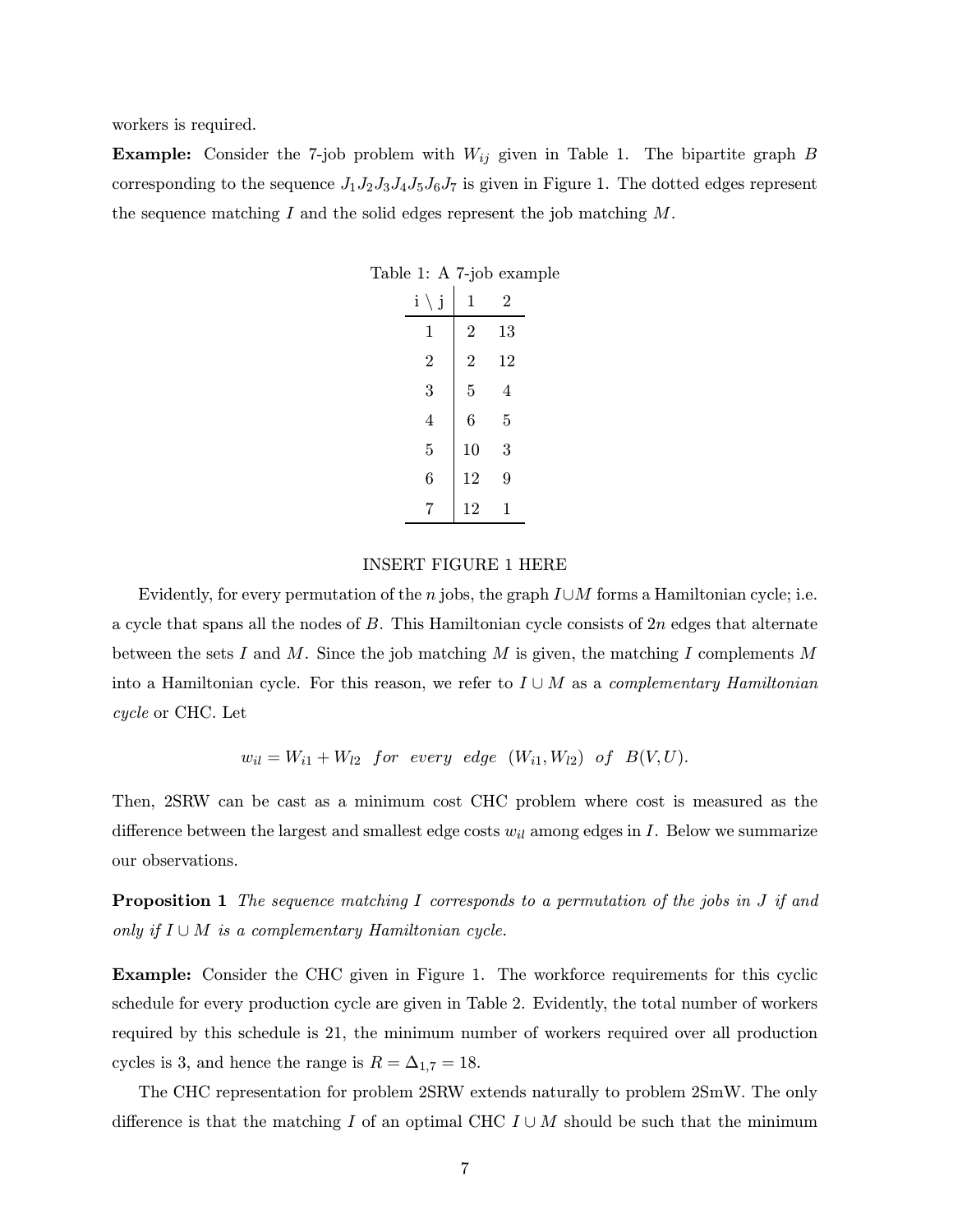| Table 2. THE CAGILIPIC SCHEGUIC |              |                           |                         |                         |                |                  |    |            |
|---------------------------------|--------------|---------------------------|-------------------------|-------------------------|----------------|------------------|----|------------|
| $Job\backslash$ Cycle           | $\mathbf{1}$ | $\overline{\phantom{a}2}$ | $\overline{\mathbf{3}}$ | $\overline{4}$          | $\overline{5}$ | $6\phantom{.}6$  | 7  |            |
| $J_1$                           | $\bf{2}$     | 13                        |                         |                         |                |                  |    |            |
| ${\cal J}_2$                    |              | $\bf{2}$                  | 12                      |                         |                |                  |    |            |
| $J_3$                           |              |                           | $\bf{5}$                | $\overline{\mathbf{4}}$ |                |                  |    |            |
| $J_4$                           |              |                           |                         | 6                       | $\bf{5}$       |                  |    |            |
| $J_5\,$                         |              |                           |                         |                         | 10             | $\boldsymbol{3}$ |    |            |
| ${\cal J}_6$                    |              |                           |                         |                         |                | 12               | 9  |            |
| $J_7$                           | 1            |                           |                         |                         |                |                  | 12 |            |
| $W_k$                           | 3            | 15                        | 17                      | 10                      | 15             | 15               | 21 | $Max = 21$ |
|                                 |              |                           |                         |                         |                |                  |    | $Min = 3$  |

Table 2: An example schedule

edge cost  $w_{il}$  is the largest possible. In what follows we develop solution algorithms for  $2\text{SmW}$ and 2SRW. We start our analysis with problem 2SmW because the algorithm developed for this is used to obtain an optimal range schedule for 2SRW.

## 3 An Optimal Algorithm for 2SmW

In this section we develop an  $\mathcal{O}(n \log n)$  algorithm that solves the 2-station workforce problem with the objective to maximize the minimum workforce requirement over the production horizon.

(2SmW) 
$$
W_{\min} = Max_x Min_k \sum_{i=1}^n \sum_{j=1}^2 W_{ij} x_{i,(k-j+1) \mod n}
$$
  
s.t. (1) – (3.)

In the CHC representation of Section 2.1 for problem  $2\text{SmW}$ , recall that matching I of an optimal CHC  $I \cup M$  should be such that the minimum edge cost  $w_{il}$  is the largest possible. Consider the relaxation of 2SmW where we want to find an unconstrained perfect matching I between the nodes of  $V$  and  $U$  so that the minimum edge cost is maximized. In other words, there is no requirement that  $I \cup M$  forms a CHC. Then, the maximin edge cost of I is a lower bound to the optimal solution of 2SmW. To present this result, let us redefine  $V = \{v_i : 1 \le i \le n\}$ and  $U=\{u_i:1\leq i\leq n\}$  so that

$$
W_{11} \leq W_{21} \ldots \leq W_{n1}, \quad and \quad W_{12} \geq W_{22} \geq \ldots \geq W_{n2}.
$$

From now on we will refer to nodes in  $V \cup U$  by the associated  $W_{ij}$  value. E.g., we use  $(W_{i1}, W_{j2})$ to denote edge  $(u_i, v_j) \in E(B)$ . We can state the following result.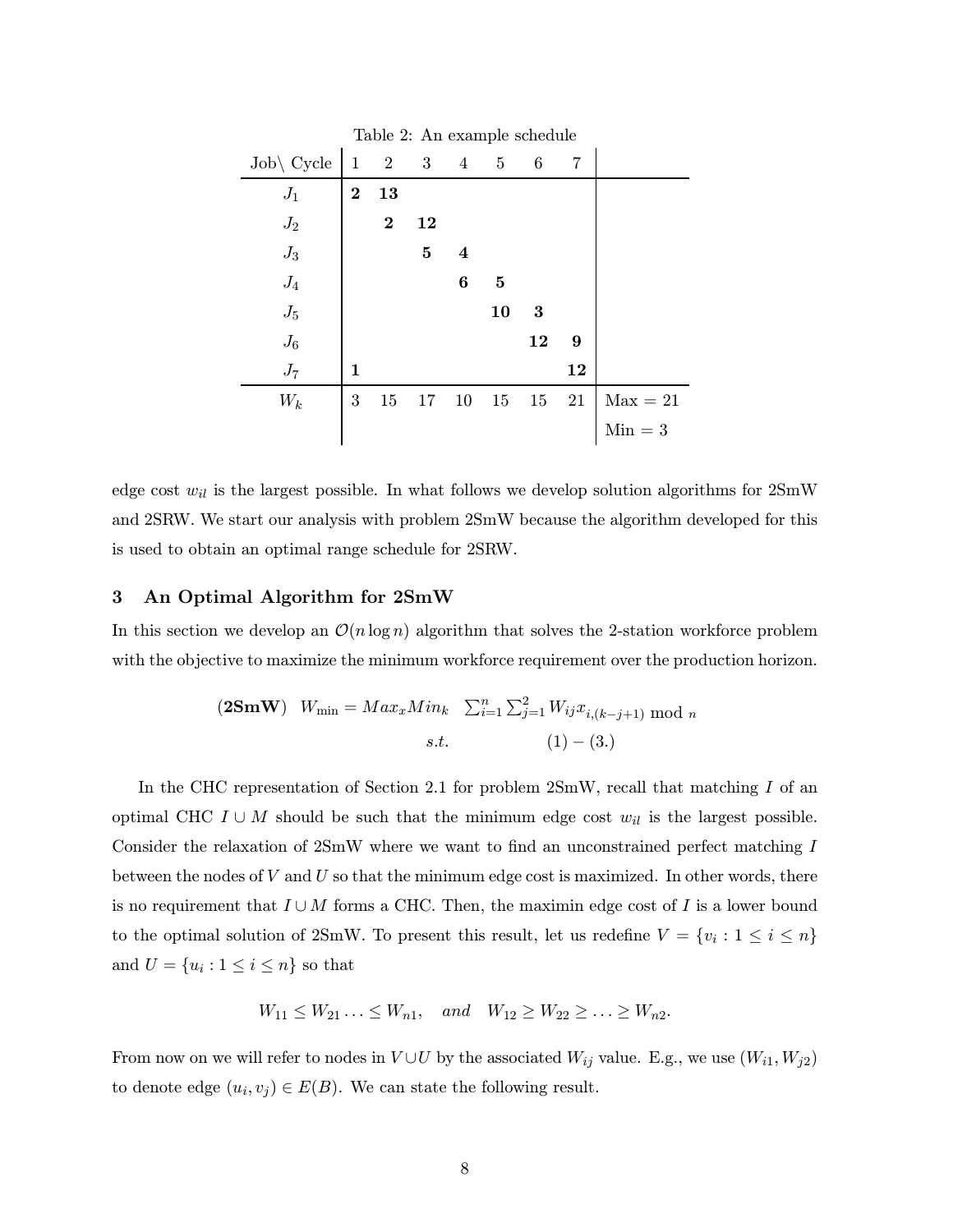**Lemma 1** Let  $W_{\text{min}}$  be the optimal solution for  $2SmW$ . Then,

$$
W_{\min} \leq \min_{1 \leq i \leq n} \{W_{i1} + W_{i2}\}.
$$

**Proof:** Let  $I_U$  be an unconstrained matching between the integers  $W_{11} \leq W_{21} \ldots \leq W_{n1}$  and  $W_{12} \geq W_{22} \geq \ldots \geq W_{n2}$ . Let  $W_U$  be the smallest cost among edges in  $I_U$ . If  $W_{\text{min}}$  is the smallest edge cost of an optimal (and hence constrained) matching (i.e., assignment) for 2SmW, we have  $W_{\text{min}} \leq W_U$ . To complete the proof it suffices to show that

$$
W_U = \min_{1 \le i \le n} \{W_{i1} + W_{i2}\}.
$$

Indeed, consider two arbitrary pairs  $W_{i1}$ ,  $W_{j1}$  and  $W_{k2}$ ,  $W_{l2}$ . Without loss of generality assume that  $W_{i1} \leq W_{j1}$  and  $W_{k2} \geq W_{i2}$ . There are 2 possible matchings between these 2 pairs; matching  $I_1 = \{(W_{i1}, W_{k2}), (W_{j1}, W_{l2})\}$  and matching  $I_2 = \{(W_{i1}, W_{l2}), (W_{j1}, W_{k2})\}$ . It is easy to verify that

$$
\min\{W_{i1}+W_{k2},W_{j1}+W_{l2}\}\leq \min\{W_{i1}+W_{l2},W_{j1}+W_{k2}\}.
$$

Hence, for any 2 arbitrary pairs, it is always optimal to order  $W_{i1}$ -values in nondecreasing order and  $W_{i2}$ -values in nonincreasing order. Now, start with an arbitrary ordering of  $W_{i1}$ - and  $W_{i2}$ values, and apply this argument to every 4 values  $W_{i1}$ ,  $W_{j1}$ ,  $W_{k2}$ , and  $W_{l2}$  that violate the condition  $W_{i1} \leq W_{j1}$  or  $W_{k2} \geq W_{l2}$ . After no more than  $\binom{n}{4}$  iterations, the  $W_{i1}$ 's will be in nondecreasing order and the  $W_{i2}$ 's in nonincreasing order. Hence,  $W_U = \min_{1 \le i \le n} \{W_{i1} + W_{i2}\}.$ This completes the proof of the lemma.  $\Box$ 

Consider the unconstrained maximin matching

$$
I_0 = \{(W_{i1}, W_{i2}) : 1 \le i \le n\}
$$

of Lemma 1. Generally,  $I_0 \cup M$  is a union of subcycles that alternate between edges in  $I_0$  and edges in M. In the event that  $I_0 \cup M$  forms a CHC, we have  $W_{min} = \min_i \{W_{i1} + W_{i2}\}.$  Let  $C_1, C_2, \ldots, C_r$  be the subcycles of  $I_0 \cup M$ . The process of merging these subcycles into a CHC is known in the literature as patching and has been used extensively to solve variants of the Traveling Salesperson problem; see Gilmore and Gomory, 1964, Karp, 1979 and Vairaktarakis and Solow, 2001. A main result from this literature is described next.

Let  $G(C)$  be the graph with node set  $C = \{C_1, C_2, \ldots, C_r\}$  and edge set

$$
E(G) = \{ (C_i, C_j) : \exists e = (W_{k1}, W_{l2}) \in B(V, U) \text{ s.t. } C_i(C_j) \text{ traverses } W_{k1}(W_{l2}) \}.
$$

Then we can state the following known result.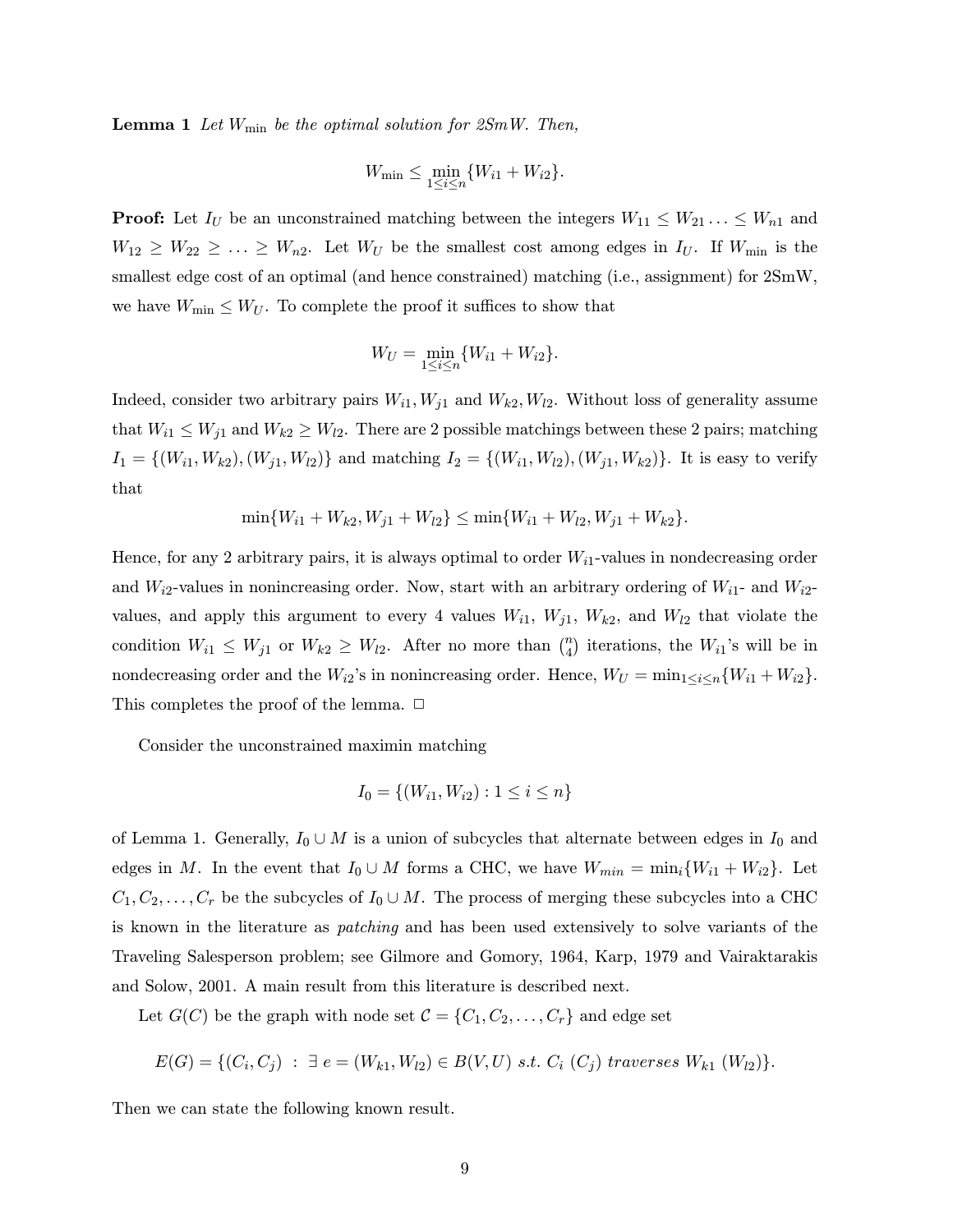**Lemma 2** Given arbitrary bipartite graph  $B(V, U)$  and matching M, then if A CHC exists, graph G is connected.

Lemma 2 is a necessary (but not sufficient) condition that applies to arbitrary bipartite graphs. The graph  $B(V, U)$  associated with 2SmW is complete and every edge  $(W_{i1}, W_{i2})$  has an associated cost w<sub>il</sub>. This means that G is a complete graph on r nodes, each edge  $(C_i, C_j) \in E(G)$ has an associated cost  $w_{ij}$ , and the optimal solution  $I^* \cup M$  of 2SmW yields a spanning subgraph in G. In particular, for our application, Lemma 2 can be restated as follows.

**Corollary 1** Let  $I^* \cup M$  be an optimal CHC for problem  $2SmW$  and  $G'(C) \subseteq G(C)$  such that

 $E(G') = \{(C_i, C_j) : \exists e = (W_{k1}, W_{l2}) \in I^* \text{ s.t. } C_i (C_j) \text{ traverses } W_{k1} (W_{l2})\}.$ 

Then,  $G'$  is a maximin spanning subgraph of  $G$ .

By maximin subgraph we mean that  $G'$  consists of edges in  $E(G)$  whose minimum edge cost is the largest possible. Motivated by Corollary 1 we construct next a maximin (cost) spanning tree  $\mathcal T$  of G. Then, we present an algorithm O-2SmW that uses the edges of  $\mathcal T$  to optimally merge the subcycles  $C_1, C_2, \ldots, C_r$  into a single subcycle. Consider the maximin tree  $\mathcal T$  of the subgraph  $G_{\mathcal{T}}(C) \subseteq G(C)$  with

$$
E(G_{\mathcal{T}}) = \{ (C_i, C_j) : \exists e = (W_{k1}, W_{k+1,2}) s.t. C_i (C_j) \text{ traverses } W_{k1} (W_{k+1,2}) \}.
$$

In other words, rather than trying to find an arbitrary maximin spanning subgraph of  $G$ , it suffices to find a spanning tree of the subgraph  $G_{\mathcal{T}}$ . Note that the edges of  $G_{\mathcal{T}}$  correspond to edges in  $B(V, U)$  of the form  $(W_{k1}, W_{k+1,2})$ . If the pairs  $(W_{k1}, W_{k2})$  and  $(W_{k+1,1}, W_{k+1,2})$  are traversed by different subcycles  $C_i$ ,  $C_j$  respectively, then  $(C_i, C_j) \in E(G_T)$ . There are precisely  $n-1$  edges  $(W_{k1}, W_{k+1,2}) \in E(B)$  and hence  $|E(G_{\mathcal{T}})| \leq n-1$ .

**Example:** In Figure 2(a) we show the subcycles  $C_1, C_2, C_3, C_4, C_5$  produced by the matching  $I_0 \cup M$  corresponding to the example in Table 1. Note that the  $W_{i1}$ -values are ordered in nonincreasing order, the  $W_{i2}$ 's in nondecreasing, the solid edges correspond to the job matching M, and the dotted edges correspond to  $I_0$ . Graph  $G_{\mathcal{T}}$  is shown in Figure 2(b) together with a maximin spanning tree (solid edges). Note that the the 5 edges on  $G<sub>T</sub>$  correspond to the 5 edges  $(W_{i1}, W_{i2})$  of  $E(B)$  that have their endpoints on different subcycles in Figure 2(a). For instance, edge  $(C_1, C_2)$  of  $G_{\mathcal{T}}$  corresponds to edge  $(W_{11}, W_{22})$  in Figure 2(a). Evidently, the maximin edge cost of  $\mathcal T$  is 10. Graph G is simply the complete graph on nodes  $C_1, C_2, C_3, C_4, C_5$ .

INSERT FIGURE 2 HERE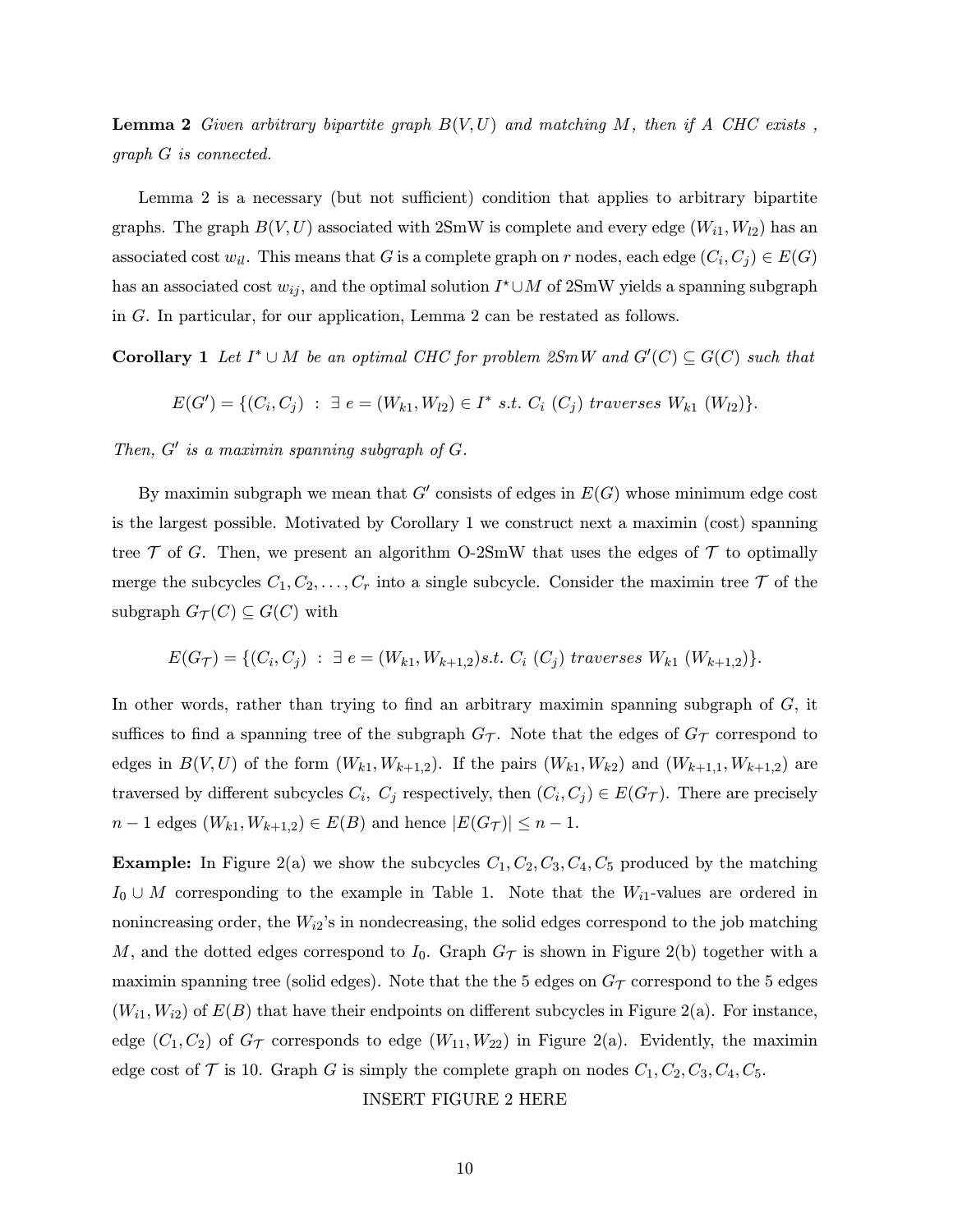The following algorithm uses the edges  $(W_{k1}, W_{k+1,2})$  of  $B(V, U)$  that correspond to edges in T, to merge the subcycles of  $I_0 \cup M$  into a CHC.

# Algorithm O-2SmW

**Input :** A Bipartite subgraph  $B(U, V)$  and perfect matching M of B

**Output :** A maximin CHC  $I \cup M$ 

# Begin

Order  $V = \{v_i\}_{i=1}^n$  in nondecreasing order of  $W_{i1}$ 's and  $U = \{u_i\}_{i=1}^n$  in nonincreasing order of  $W_{i2}$ 's Let  $I := \{(W_{i1}, W_{i2})\}_{i=1}^n$ 

Let  $C_1, C_2, \ldots, C_r$  be the subcycles of  $I \cup M$ 

If  $r = 1$  then stop (a CHC is found)

Let  $\mathcal T$  be a maximin cost spanning tree of  $G_{\mathcal T}$  and let

 $\{(W_{i_j,1}, W_{i_j+1,2}), (W_{i_j+1,1}, W_{i_j+2,2}), \ldots, (W_{i_j+r_j-1,1}, W_{i_j+r_j,2})\}_{j=1}^l$  be the corresponding edges in  $E(B)$ . For  $j := 1$  to l do begin

[1] 
$$
I_j := \{(W_{i1}, W_{i+1,2})\}_{i=i_j}^{i_j+r_j-1} + \{(W_{i_j+r_j,1}, W_{i_j,2})\}
$$

[2] 
$$
I := I - \{(W_{i1}, W_{i2})\}_{i=i_j}^{i_j+r_j} + I_j
$$

end

## End

Evidently, we have written the edges of  $E(B)$  associated with  $\mathcal T$  as a union of subsets in  $\{(W_{i_j,1}, W_{i_j+1,2}), (W_{i_j+1,1}, W_{i_j+2,2}), \ldots, (W_{i_j+r_j-1,1}, W_{i_j+r_j,2})\}$  for  $j = 1, 2, \ldots, l$ . Each such subset contains a maximal subset of consecutive edges of the form  $(W_{k1}, W_{k+1,2})$ . This, together with edge  $(W_{i_j+r_j,1}, W_{i_j,2})$  form in line [1] a *chain*  $I_j$  as in Figure 3. The for-loop in O-2SmW uses these chains to merge the subcycles of  $I_0 \cup M$  into a CHC.

#### INSERT FIGURE 3 HERE

**Example:** For our example problem O-2SmL yields the sequence  $S = J_1J_4J_3J_5J_7J_6J_2$  depicted in Figure 2(c). There are 2 chains associated with the edges  $(W_{k1}, W_{k+1,2})$  in  $\mathcal{T}$ . They are  $I_1 = \{(W_{11}, W_{22}), (W_{21}, W_{32}), (W_{31}, W_{42}), (W_{41}, W_{12})\}$  and  $I_2 = \{(W_{61}, W_{72}), (W_{71}, W_{62})\}.$ Then,  $I = I_1 + I_2 + \{(W_{i1}, W_{i2})\}$ . Evidently, the minimum workforce requirement in S is  $W_{\text{min}} = 10$ . Correctness of O-2SmW is proved next.

#### **Theorem 1** Algorithm O-2SmW correctly solves problem  $2SmW$  in  $\mathcal{O}(n \log n)$  time.

Proof: The matching I produced in line [2] of O-2SmW uses 3 kinds of edges: i) edges in  $I_0$ , ii) edges of  $E(B)$  that correspond to edges of the maximin tree  $\mathcal{T}$ , and edges of the form  $(W_{i_j+r_j,1}, W_{i_j,2})$  for  $j = 1, 2, \ldots, l$ . First, we will show that these edges indeed produce a CHC.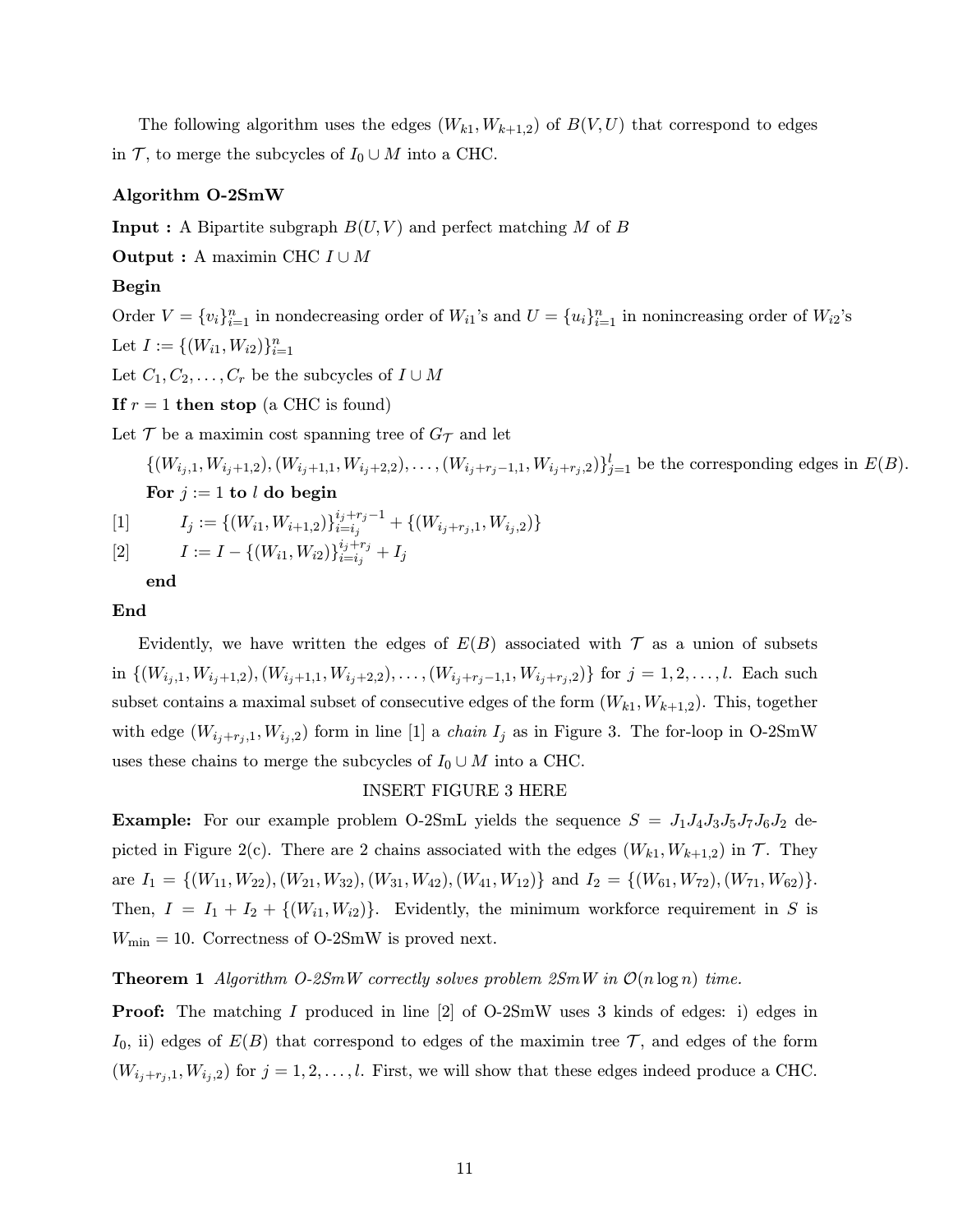Then, if  $W_I$  is the smallest cost among the edges of  $I$ , we will show that

$$
W_I = min\{\min_{(C_i, C_j) \in T} w_{ij}, \min_{1 \le i \le n} \{W_{i1} + W_{i2}\}\}.
$$

Corollary 1 states that

$$
W_{\min} \leq \min_{(C_i, C_j) \in T} w_{ij}.
$$

This inequality together with Lemma 1 would imply that  $W_{\text{min}} \leq W_I$  and since  $I \cup M$  is a CHC,  $W_{\text{min}} = W_I$  and hence algorithm O-2SmW must yield an optimal solution.

Let us first show that  $I \cup M$  is a CHC. Consider the chain of edges in  $I$ :

$$
I_j = \{ (W_{i_j,1}, W_{i_j+1,2}), (W_{i_j+1,1}, W_{i_j+2,2}), \ldots, (W_{i_j+r_j-1,1}, W_{i_j+r_j,2}), (W_{i_j+r_j,1}, W_{i_j,2}) \}.
$$

for  $j = 1, 2, \ldots, l$ . In Figure 3 it is clear that the chain  $I_j$  merges together all the subcycles that traverse a node from the chain. Recall that, the edges of  $\mathcal T$  form a spanning tree of  $G$  and that the corresponding edges of  $E(B)$  are edges of I. Hence, the chains  $I_1, I_2, \ldots, I_l$  merge all subcycles of  $I_0 \cup M$  into a single subcycle.

To complete the proof let us compute  $W_I$ . To do this, note that the edge  $(W_{i_j+r_j,1}, W_{i_j,2}) \in I_j$ has cost  $W_{i_j+r_j,1} + W_{i_j,2} \ge W_{i_j+r_j,1} + W_{i_j+r_j,2}$  because  $W_{i_j,2} \ge W_{i_j+r_j,2}$  from the ordering of the  $W_{i2}$ -values. Hence, the fact  $W_{i_j+r_j,1} + W_{i_j+r_j,2} \ge \min_{1 \le i \le n} \{W_{i1} + W_{i2}\}\$  together with Lemma 1 imply that the edge  $(W_{i_j+r_j,1}, W_{i_j,2}) \in I_j$  never determines  $W_I$ . Therefore,  $W_I$  must be attained either by some edge in  $I_0 \cap I$ , or an edge in  $I_j - \{(W_{i_j+r_j,1}, W_{i_j,2})\}$  for some  $j \in \{1, 2, ..., l\}$ .

If  $W_I$  is attained by an edge in  $I_0 \cap I$ , then  $W_I = \min_{1 \leq i \leq n} \{W_{i1} + W_{i2}\}$  and  $\min_{(C_i, C_j) \in T} w_{ij} \geq$  $\min_{1 \leq i \leq n} \{W_{i1} + W_{i2}\}\$ in which case  $W_I$  equals the smaller of the 2 minimums. Otherwise,  $W_I$  is attained by an edge in  $I_j - \{(W_{i_j+r_j,1}, W_{i_j,2})\}$  for some  $j = 1, 2, \ldots, l$ . These edges correspond to edges in  $\mathcal T$  and hence the smallest cost among edges in  $\mathcal T$  is the same as the smallest cost among edges in  $\cup_{j=1}^{l} I_j$ . Equivalently, in this case  $W_I = \min_{(C_i, C_j) \in T} w_{ij}$ . This completes the correctness part of the theorem.

To verify the complexity of O-2SmW, note that the total effort spent in the for-loop is  $\mathcal{O}(n)$ because every node in  $B(U, V)$  is visited at most twice. Identifying the subcycles  $C_1, C_2, \ldots, C_r$ requires a single traversal of the graph  $I_0 \cup M$ . Since this is a union of subcycles, this also takes  $\mathcal{O}(n)$  time. Hence, the complexity of O-2SmW is determined by the sorting of the  $W_{i1}$ - and  $W_{i2}$ -values which requires  $\mathcal{O}(n \log n)$  time. This completes the proof of the theorem.  $\Box$ 

In the next section we use O-2SmW to develop a lower bound on the optimal range  $R^*$  for 2SRW. Then, we solve a sequence of complementary Hamiltonian cycle subproblems.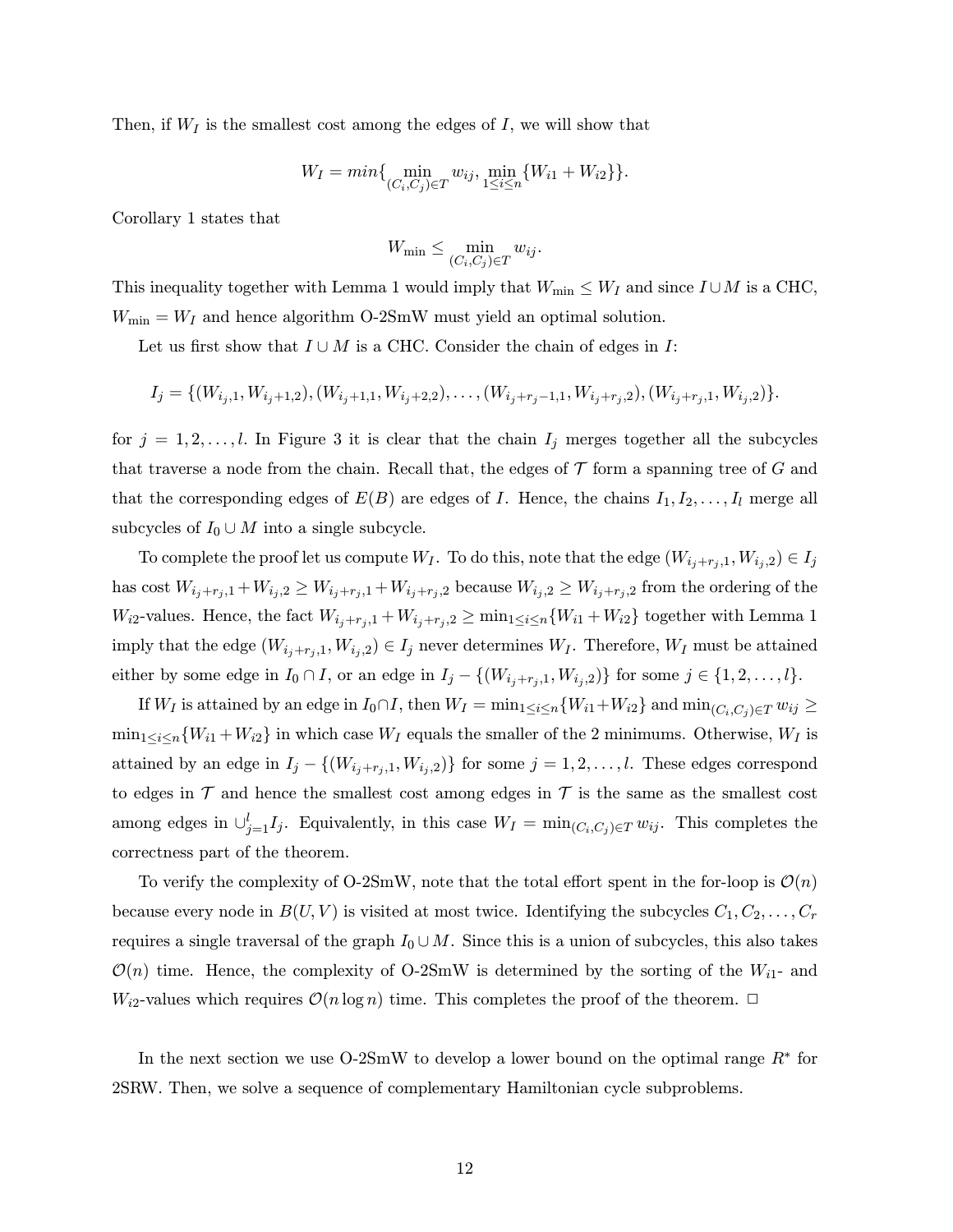## 4 An Optimal Algorithm for Problem 2SRW

In this section we develop an efficient algorithm for 2SRW. The complexity of problem 2SRW has been considered in Vairaktarakis and Cai, 2001.

Theorem 2 (Vairaktarakis and Cai, 2001)

Problem  $2SRW$  is  $\mathcal{NP}$ -complete in the strong sense.

In light of Theorem 2, the best way to address the problem is via enumerative methods. Such methods are significantly expedited with the use of lower bounds. An efficient lower bound is developed next.

#### 4.1 A Lower Bound

As we saw in Section 2 problem 2SRW is equivalent to  $\min_x \max_{1 \leq k \leq k' \leq n} \Delta_{k,k'}$  subject to constraints (1)-(3). Let  $S^*$  be an optimal schedule for 2SRW with range value  $R^*$  equal to

$$
R^{\star}=W_{k_0}-W_{k_0'}\;\;for\;\;some\;\;1\leq k_0\neq k_0'\leq n.
$$

Then,  $W_{k_0}$ ,  $W_{k'_0}$  are the largest and smallest number of workers respectively required by  $S^{\star}$  over the n production cycles. Consider the subproblems 2SmW and

(2SMW) 
$$
W_{\text{max}} = Min_{x_{ij}} Max_k \sum_{i=1}^{n} \sum_{j=1}^{2} W_{ij} x_{i,(k-j+1)} \text{ mod } n
$$
  
s.t. (1) – (3).

Problem 2SMW finds a schedule with the smallest possible value for the maximum workforce size over all periods of the production horizon. Hence,

$$
W_{k_0} \geq W_{\max}.
$$

Problem 2SmW finds a schedule with the largest possible value for the minimum workforce size over the production horizon. Hence,

$$
W'_{k_0}\leq W_{\min}.
$$

Combining these two inequalities we obtain the following lower bound.

# Lemma 3

$$
LB = W_{\text{max}} - W_{\text{min}} \le R^*.
$$

An optimal algorithm 2SMW is presented in Lee and Vairaktarakis, 1997. The complexity of 2SMW is  $\mathcal{O}(n \log n)$ . Algorithm O-2SmW requires  $\mathcal{O}(n \log n)$  time as well (Theorem 1). Hence, this is also the time required to compute  $LB$ . The following theorem provides a range of values for  $W_{k_0}$  and  $W'_{k_0}$ .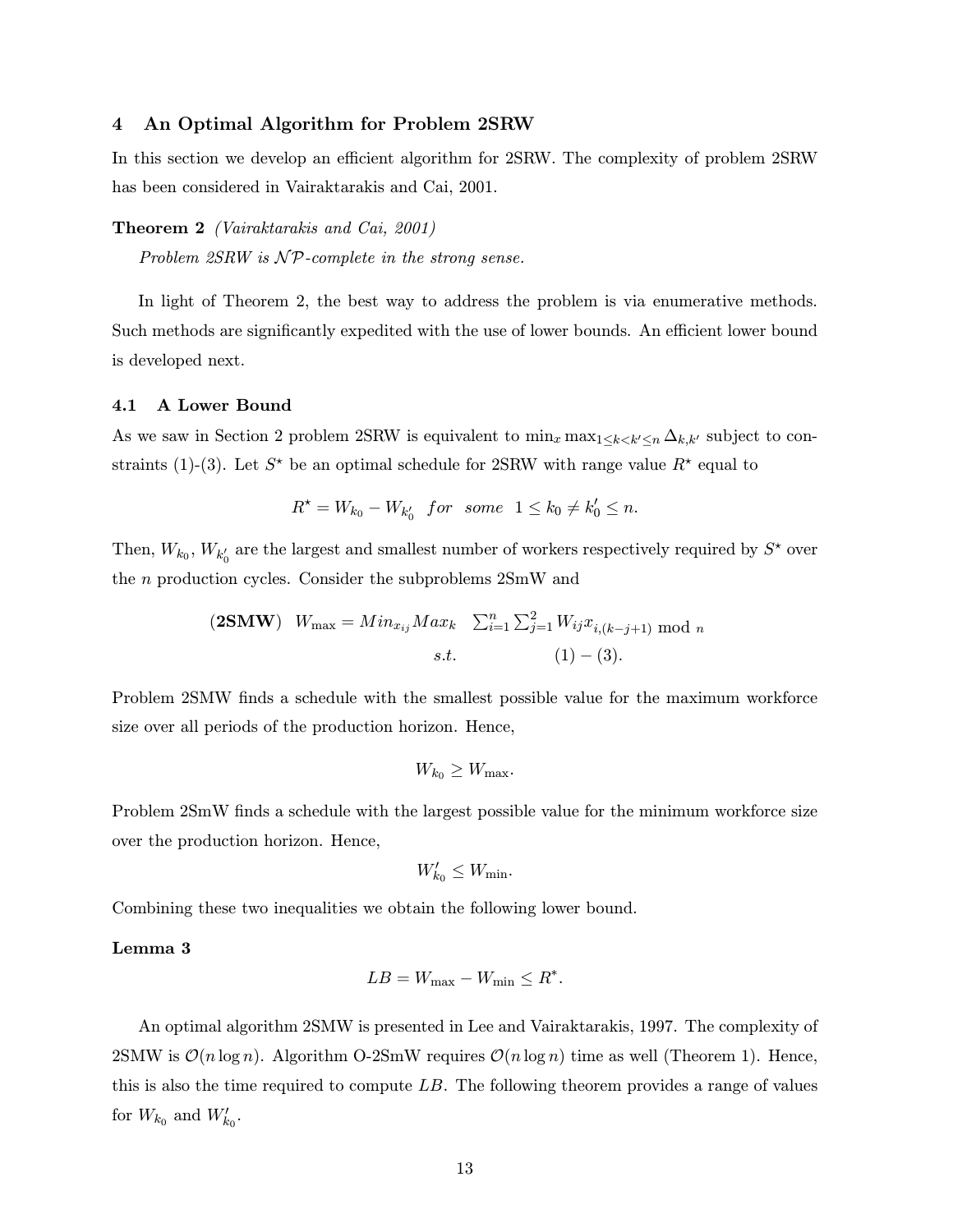**Theorem 3** Let  $R^* = W_{k_0} - W_{k'_0}$  for some  $1 \le k_0 \ne k'_0 \le n$  Then,

 $W_{\text{max}} \leq W_{k_0} \leq W_{\text{min}} + R$ , and  $W_{\text{max}} - R \leq W_{k'_0} \leq W_{\text{min}}$ ,

where  $R = \min\{R_M, R_m\}$  and  $R_M, R_m$  are the range values associated with the solutions obtained by 2SMW and 2SmW respectively.

**Proof:** First we show  $W_{\text{max}} \leq W_{k_0} \leq W_{\text{min}} + R$ . We have already seen the left part of this inequality. Since  $R^* = W_{k_0} - W_{k'_0}$  we have  $W_{k_0} = R^* + W_{k'_0}$ . The solutions of 2SMW and 2SmW are not necessarily optimal for 2SRW and hence  $R \ge R^*$ . Also, we have seen that  $W_{k'_0} \le W_{\min}$ . Hence,  $W_{k_0} \leq W_{\text{min}} + R$ . Proving  $W_{\text{max}} - R \leq W_{k'_0} \leq W_{\text{min}}$  is analogous. This completes the proof of the theorem.  $\Box$ 

Example: As an example, consider the problem in Table 1. In Section 3 we saw that the optimal sequence is  $S_m = J_1 J_4 J_3 J_5 J_7 J_6 J_2$  and  $W_{min} = 10$ . The maximum worforce requirement for  $S_m$ is 19 and hence  $R_m = 9$ . Applying the algorithm of Lee and Vairaktarakis for 2SMW on the instance of Table 1 yields the sequence  $S_M = J_1 J_2 J_3 J_5 J_7 J_6 J_4$  and  $W_{\text{max}} = 17$ . The minimum worforce requirement for  $S_M$  is 7 and hence  $R_M = 10$ . Therefore,  $R = \min\{9, 10\} = 9$  is an upper bound on  $R^*$ . Then, according to Theorem 3,  $W_{k_0} \in [17, 19]$  and  $W_{k_0'} \in [8, 10]$ .

In the next subsection we use the ranges provided in Theorem 3 within a 2-dimensional search framework to solve problem 2SRW optimally.

## 4.2 Solution Algorithm

One way to identify an optimal solution for 2SRW is the following. Associated to every edge  $(W_{i1}, W_{i2})$  in  $B(V, U)$  is the edge weight  $w_{il} = W_{i1} + W_{l2}$ . For given bounds  $W_U$  and  $W_L$  for the largest and smallest number of workers required over the n production cycles, let  $B(W_L, W_U)$ be the restriction of  $B(V, U)$  on edges with costs  $w_{il}$  such that

$$
W_L \leq w_{il} \leq W_U.
$$

Then, according to Proposition 1 there exists a solution for 2SRW with  $W_L \leq W_k \leq W_U$  for every  $k = 1, 2, \ldots, n$  if and only if there exists a complementary Hamiltonian cycle for  $B(W_L, W_U)$ . Iterating over all possible values for  $W_U$  and  $W_L$  can therefore produce an optimal solution for 2SRW.

Theorem 3 provides a tight range of values for each of  $W_{k_0}, W_{k'_0}$ . Using these ranges one can employ a 2-dimensional search to compute the optimal range value  $R^*$ . For each pair of trial values, say  $W_U$  and  $W_L$ , we can solve the CHC problem on the graph  $B(W_L, W_U)$ . The CHC problem is shown to be strongly NP-complete; see Vairaktarakis and Solow, 2001. However,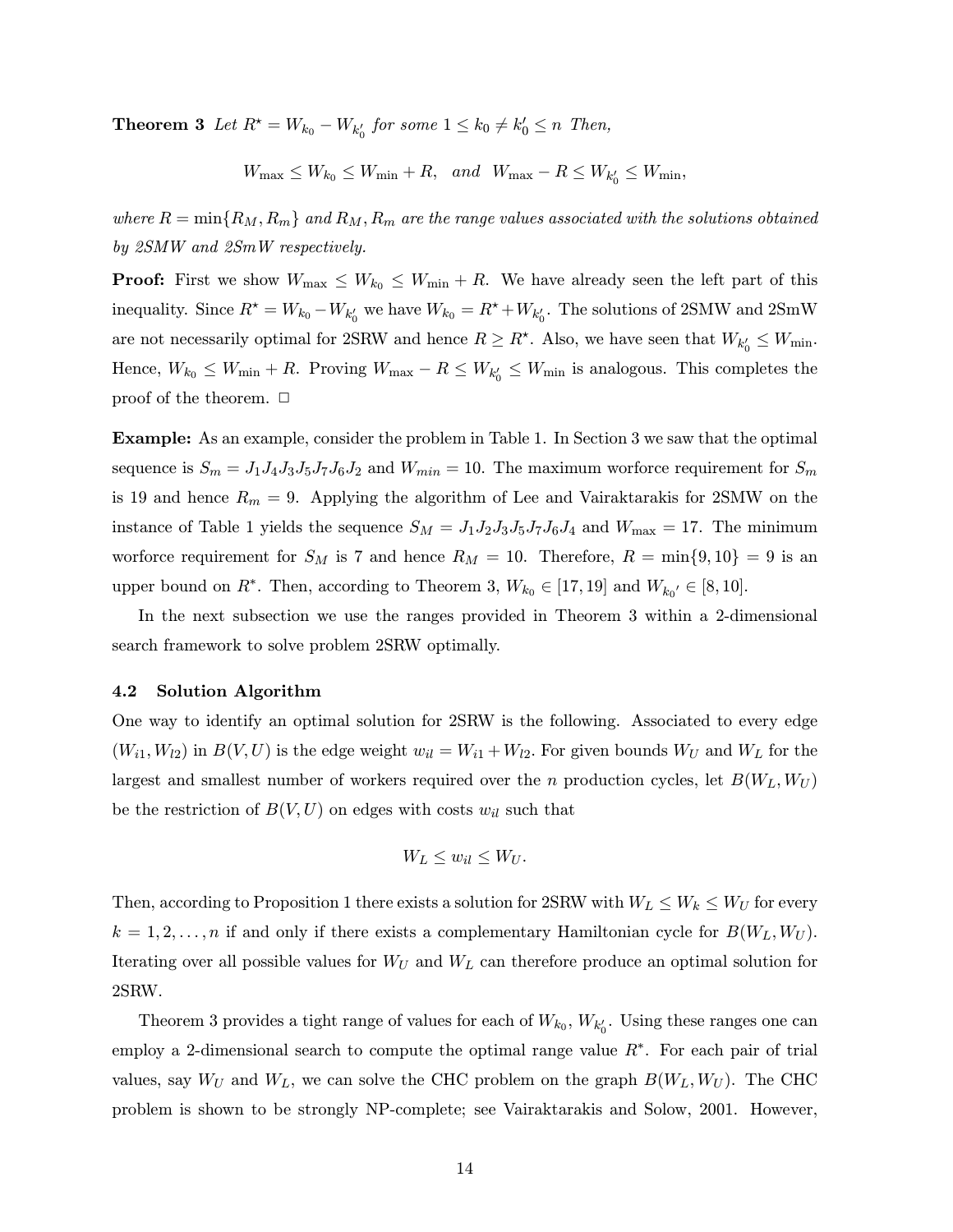using the algorithm of Vairaktarakis and Solow, 2001 we can solve problems of up to 250 jobs in less than 1 second. Hence, a 2-dimensional search combined with the CHC algorithm is computationally feasible. Depending on how the 2-dimensional search is designed, the resulting computational requirements may be significantly different. We propose 2 alternative search schemes.

In the first scheme we let  $W_L$  take on every integer value in  $[(W_{\text{max}} - R)^+, W_{\text{min}}]$  where  $x^+$  is the positive part of integer x. For every such  $W_L$  we perform bisection search on the range  $[W_{\text{max}}, W_{\text{min}} + R]$  to identify the smallest integer  $W_U$  for which a CHC exists for the subset of  $E(B)$  where  $W_L \leq w_{il} \leq W_U$  for every edge  $(W_{i1}, W_{i2})$ . The number of integers in  $[(W_{\text{max}}-R)^{+}, W_{\text{min}}]$  and  $[W_{\text{max}}, W_{\text{min}}+R]$  is no more than  $2 \max_{il} w_{il}$  because  $W_{\text{max}}, W_{\text{min}}, R \leq$ max<sub>il</sub>  $w_{il}$ . Hence, the complexity of this approach results to  $\mathcal{O}(w_{\text{max}} \log w_{\text{max}})$  CHC subproblems where  $w_{\text{max}} = \max_{il} w_{il}$ . This approach does not depend on the number of jobs; just the maximum number of workers over all operations. When the number of workers is relatively small, the approach is expected to perform satisfactorily.

An alternative search that involves polynomially many CHC subproblems is the following. Let  $Z_1 < Z_2 < \ldots < Z_r$  be the distinct  $w_{il}$  values in the range  $[(W_{\text{max}} - R)^+, W_{\text{min}}]$ . Also, let  $Z'_1$   $\langle Z'_2 \rangle \langle \ldots \rangle \langle Z'_s \rangle$  be the distinct  $w_{il}$  values in the range  $[W_{\text{max}}, W_{\text{min}} + R]$ . Since there are at most  $n^2$   $w_{il}$ -values (because  $w_{il} = W_{i1} + W_{l2}$ ), we have  $r, s \leq n^2$ . For each Z-value perform bisection search to identify the smallest  $Z'$ -value for which the associated CHC problem is feasible. This approach requires  $\mathcal{O}(n^2 \log n)$  time and hence it is strongly polynomial. For large values of *n* this approach is expected to be inefficient.

**Example:** As we saw, Theorem 3 implies that  $W_{k_0} \in [17, 19]$  and  $W'_{k_0} \in [8, 10]$  for our example. Note that all integers in [17, 19] and [8, 10] are possible  $W_{i1} + W_{i2}$  sums. Depending on our choice of 2-dimensional search, different  $(W_L, W_U)$  pairs are tested. In both cases, when  $W_{k_0} = 17$  we get that the optimal  $W_{k'_0}$  is 10 and hence  $R = 7$ . The sequence obtained is  $R_S = J_1J_2J_3J_4J_5J_7J_6.$ This sequence requires no more than 17 workers, and no production cycle requires less than 10 workers. This is the best possible R-value over all combinations, so  $R^* = 7$ . In this particular example the optimal sequence accieves both  $W_{\text{min}}$  and  $W_{\text{max}}$ . In general, this is not possible. Then, it is important to know how well the optimal range schedule performs with respect to the maximin and minimax schedules, and vice-versa. This is done empirically in the next section.

## 5 Computational Experiments

In our computational experiments we tested the computational efficiency of O-2SRW and the value of the resulting schedule as compared with those obtained by O-2SmW and O-2SMW.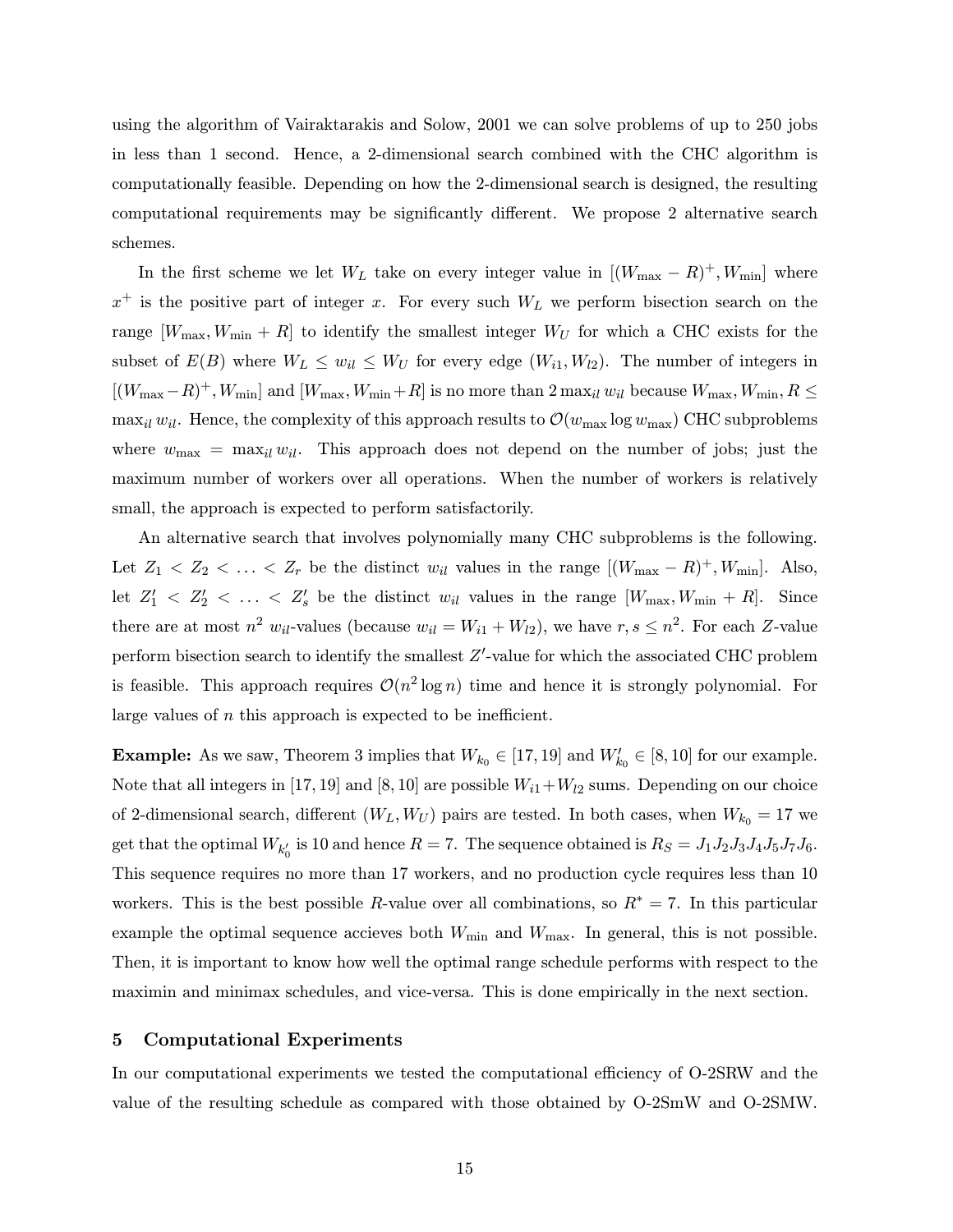The code for O-2SRW used the code for solving the CHC problem in bipartite graphs that was used in Vairaktarakis and Solow, 2001. Algorithm O-2SMW was reproduced from Lee and Vairaktarakis, 1997. All code was written in  $C_{++}$  and experiments where performed on a PC running at 266 MHz. We considered problem sizes that are multiples of 50, up to  $n = 250$  jobs. Fifty problems were solved for each value of n. In all problems, the  $W_{ij}$ -values were drawn randomly from the discrete uniform distribution on [5, 30].

We measured the computational efficiency of O-2SmW and O-2SRW in CPU seconds. As expected, algorithm O-2SmW yielded the optimal solution in negligible time for all problems considered including those with 250 jobs. For this reason we do not report these times. The CPU times reported in Table 3 are averages over the 50 problems tested for every value of  $n$ . These times do not include the time required to find  $W_{\text{min}}$  and  $W_{\text{max}}$ , however, as we mentioned these times are negligible (less than one hundrendth of a second). Evidently, the CPU times for O-2SRW are in the order of a few seconds and increase slowly with  $n$ . Hence, we deem O-2SRW as very efficient.

| $\mathbf n$ | <b>CPU</b> |      | $\frac{R(W_{\max})-R^*}{R^*}\times100\% \quad \frac{W_{\min}-W_{\min}(R)}{W_{\min}}\times100\% \quad \frac{W_{\max}(R)-W_{\max}}{W_{\max}}\times100\%$ |      |  |  |
|-------------|------------|------|--------------------------------------------------------------------------------------------------------------------------------------------------------|------|--|--|
| 50          | 0.346      | 3.45 | 0.57                                                                                                                                                   | 0.51 |  |  |
| 100         | 0.922      | 4.14 | 0.62                                                                                                                                                   | 0.54 |  |  |
| 150         | 1.870      | 4.84 | 0.64                                                                                                                                                   | 0.57 |  |  |
| 200         | 3.285      | 5.45 | 0.66                                                                                                                                                   | 0.58 |  |  |
| 250         | 4.981      | 6.11 | 0.66                                                                                                                                                   | 0.58 |  |  |

Table 3: Comparative performance of workforce range and size

To evaluate the comparative performance of the schedules obtained by O-2SmW, O-2SMW and O-2SRW against the objectives  $W_{\text{min}}$ ,  $W_{\text{max}}$  and R, we defined the following 3 statistics. Let

 $W_{\text{min}}(R)$ : the minimum workforce requirement of the schedule obtained by O-2SRW,

 $W_{\text{max}}(R)$ : the maximum workforce requirement of the schedule obtained by O-2SRW,

 $R(W_{\text{max}})$ : the range value of the schedule obtained by O-2SMW.

We define the following statistics.

 $\frac{R(W_{\text{max}})-R^*}{R^*}$  × 100%: the relative percentage difference of the range value associated with  $S_M$ , from  $R^*$ .

 $\frac{W_{\min}-W_{\min}(R)}{W_{\min}}\times 100\%$ : the relative percentage difference of the minimum workforce requirement associated with  $S_R$ , from  $W_{\text{min}}$ .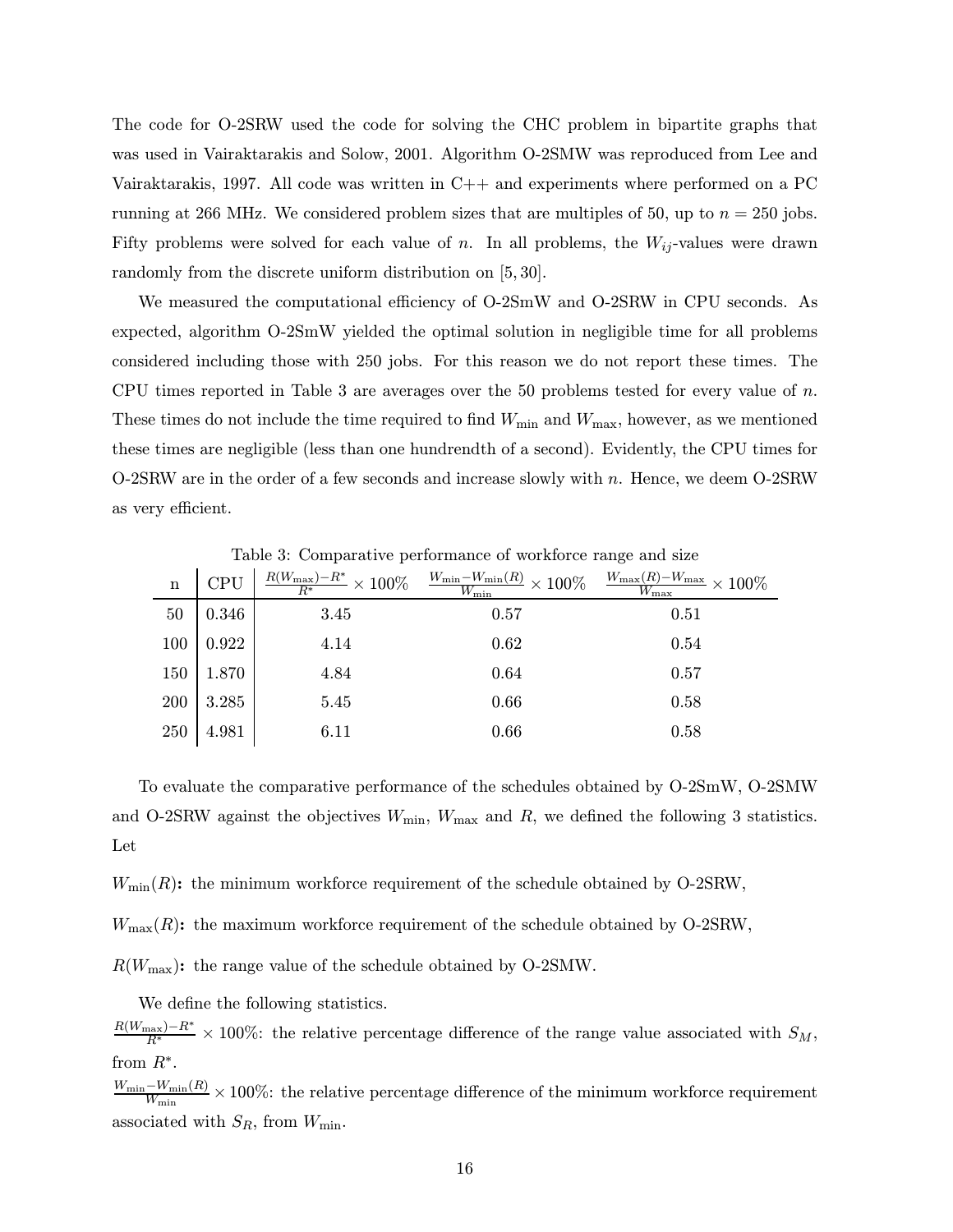$\frac{W_{\rm max}(R)-W_{\rm max}}{W_{\rm max}} \times 100\%$ : the relative percentage difference of the maximum workforce requirement associated with  $S_R$ , from  $W_{\text{max}}$ .

These 3 statistics were computed for every problem. In Table 3 we report the average values (per statistic) over the 50 problems tested for each n value. Let  $S_M$ ,  $S_m$  and  $S_R$  be the optimal schedules for objectives  $W_{\text{max}}$ ,  $W_{\text{min}}$  and R. The first statistic captures the range performance of schedule  $S_M$ . Evidently, it deteriorates linearly as n increases, and is in excess of 6% for 250 jobs. In other words, minimizing the number of workers needed to complete all jobs in a 2-station transfer line carries a 6% range premium over the optimal range schedule.

The second statistic captures the performance of  $S_R$  with respect to the minimum workforce requirement. As evidenced in Table 3,  $S_R$  is within 0.7% of  $W_{\text{min}}$ . Problem size does not seem to affect this performance. These figures indicate that the range schedule is nearly optimal even if it is evaluated against the  $W_{\text{min}}$  objective. The third statistic is used to evaluate  $S_R$  against  $W_{\text{max}}$ . Again, irrespective of problem size,  $S_R$  is within 0.6% of the optimal workforce size. Combining the last 2 observations we conclude that the range schedule is nearly optimal for the other 2 objectives.

The main insight from the above observations is that, using the optimal range schedule not only minimizes workforce size disruptions across cycles, but also achieves this performance with a minimal increase in workforce size. Cast differently, a 0.5% increase in workforce can protect a transfer assembly line from unnecessary disruptions in the size of the workforce from one day to the next.

## 6 Conclusion

In this article we developed tools for the range and maximin workforce leveling objectives for 2-station transfer lines. We used these tools to develop insights on the relative value of the various schedules. Our study is confined to 2 stations for methodological reasons. For three or more stations, the graph theoretic representation does not extend to an easily manageable construct. Theorem 3 still holds but problems 3SMW and 3SmW are already strongly NPcomplete subproblems. Hence, integer programming approaches seem to be the likely candidate for more than 2 stations. Completely different approaches are needed. Our future research in this area will focus on such approaches. The observations made in this article on the near optimality of range schedules when evaluated on workforce size, are expected to be even more pronounced for more than 2 stations. Intuitively, the larger the number of stations, the greater the contribution of individual stations to the range. Hence, a schedule that does not optimize the range may have a horrible range performance. These observations indicate the need for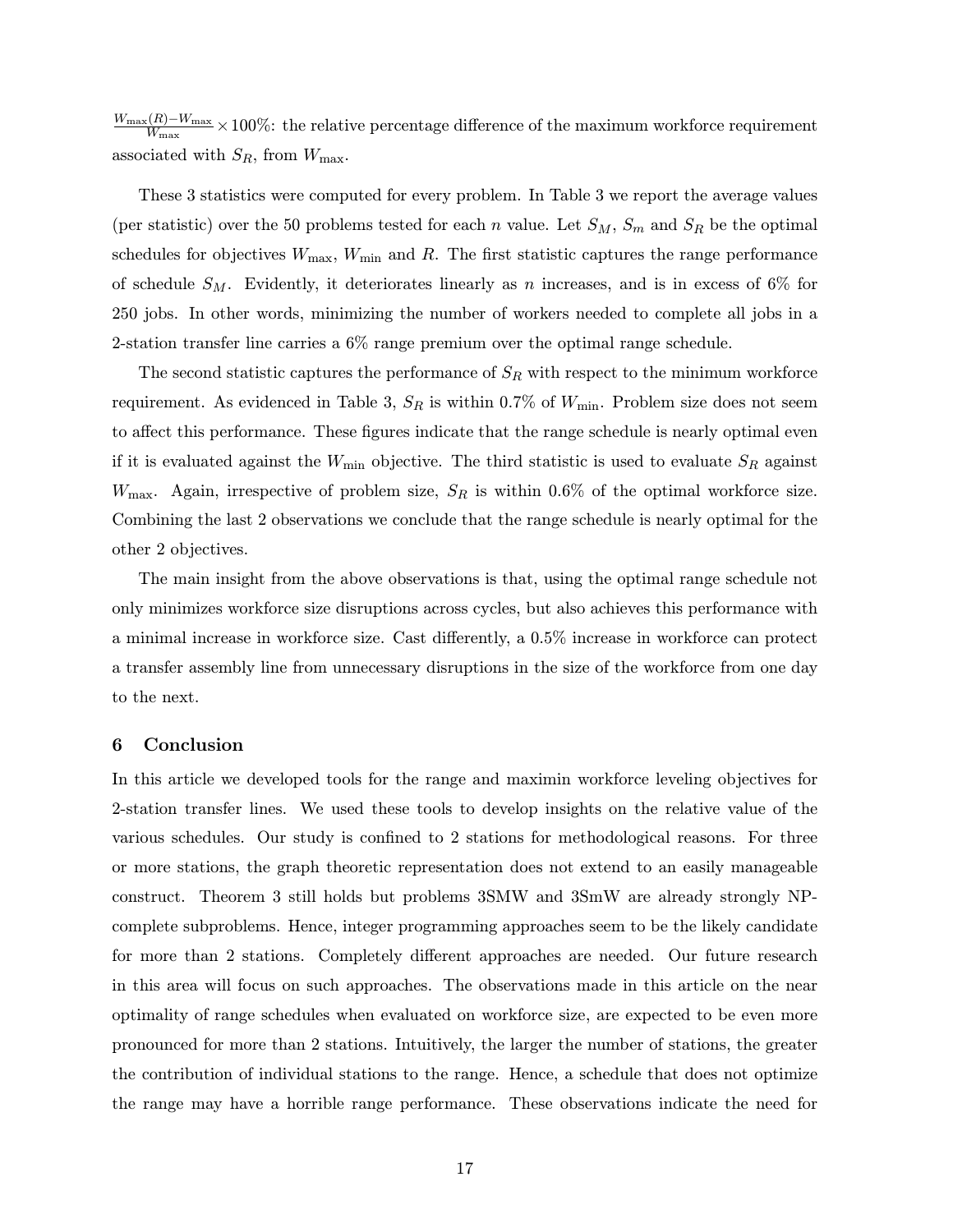further research. Consideration of objective functions other than  $R$  and  $W_{\text{min}}$  is also desirable.

## References

- [1] Bartholdi J.J. III (1992). Balancing 2-Sided Assembly Lines (A Case Study). Working Paper.
- [2] Bartholdi J.J. III, D.D. Eisenstein (1996). A Production Line That Balances Itself. Operations Research 44(1):21-34.
- [3] Chen F.F. and E.E. Adam, Jr. (1991). The Impact of Flexible Manufacturing Systems on Productivity and Quality. IEEE Transactions on Engineering Management 38:33-45.
- [4] Daniels R.L. and J.B. Mazzola (1993). A Tabu-Search Heuristic for the Flexible-Resource Flow Shop Scheduling Problem. Management Science 41:207-230.
- [5] Daniels R.L., B.J. Hoopes and J.B. Mazzola (1997). An Analysis of Heuristics for the Parallel-Machine Flexible-Resource Scheduling Problem. Annals of Operations Research 70:439-472.
- [6] Ebeling A.C. and C.-Y. Lee (1993). Cross-training effectiveness and profitability. To appear in International Journal of Production Research.
- [7] Fry T.D., M.G. Wilson and M. Breen (1987). A Successful Implementation of Group Technology and Cell Manufacturing. Production and Inventory Management 28:4-6.
- [8] Goodrich T.H. (1988). Just-in-Time with an Emphasis on Group Technology. Manufacturing Systems 6:78-79.
- [9] Gilmore P. C. and R. E. Gomory. Sequencing a One State-Variable Machine: A Solvable Case of the Traveling Salesman Problem, Operations Research, 12:655-679, 1964.
- [10] Hyer N.L. (1984). The Potential of Group Technology for U.S. Manufacturing. Journal of Operations Management 4:183-202.
- [11] Karp R.M. A Patching Algorithm for the Nonsymmetric Traveling Salesman Problem, SIAM Journal on Computing, 8:561-573. 1979.
- [12] Lee C.-Y. and G. Vairaktarakis. Workforce Planning in Mixed Model Transfer Lines, Operations Research, 45(4):553-567, 1997.
- [13] Pinto P.A., D.G. Dannenbring and B.M. Khumawala (1981). Branch and Bound and Heuristic Procedures for Assembly Line Balancing With Parallel Stations. International Journal of Production Research 19:565-576.
- [14] Vairaktarakis G. and X.Q. Cai. Complexity of Workforce Scheduling in Transfer Lines, Journal of Global Optimization, submitted, 2001.
- [15] Vairaktarakis G., X.Q. Cai and C-Y Lee. Workforce Planning in Synchronous Production Systems, European Journal of Operations Research, Forthcoming, 2001.
- [16] Vairaktarakis G and D. Solow. Properties of Complementary Hamiltonian Cycles on Bipartite Graphs, Weatherhead School of Management, Dept. of Operations, Case Western Reserve University, Research Report, 2001.
- [17] Vairaktarakis G and D. Solow. An Efficient Algorithm for the Complementary Hamiltonian Cycle Problem on Bipartite Graphs, INFORMS Journal on Computing, submitted, 2001.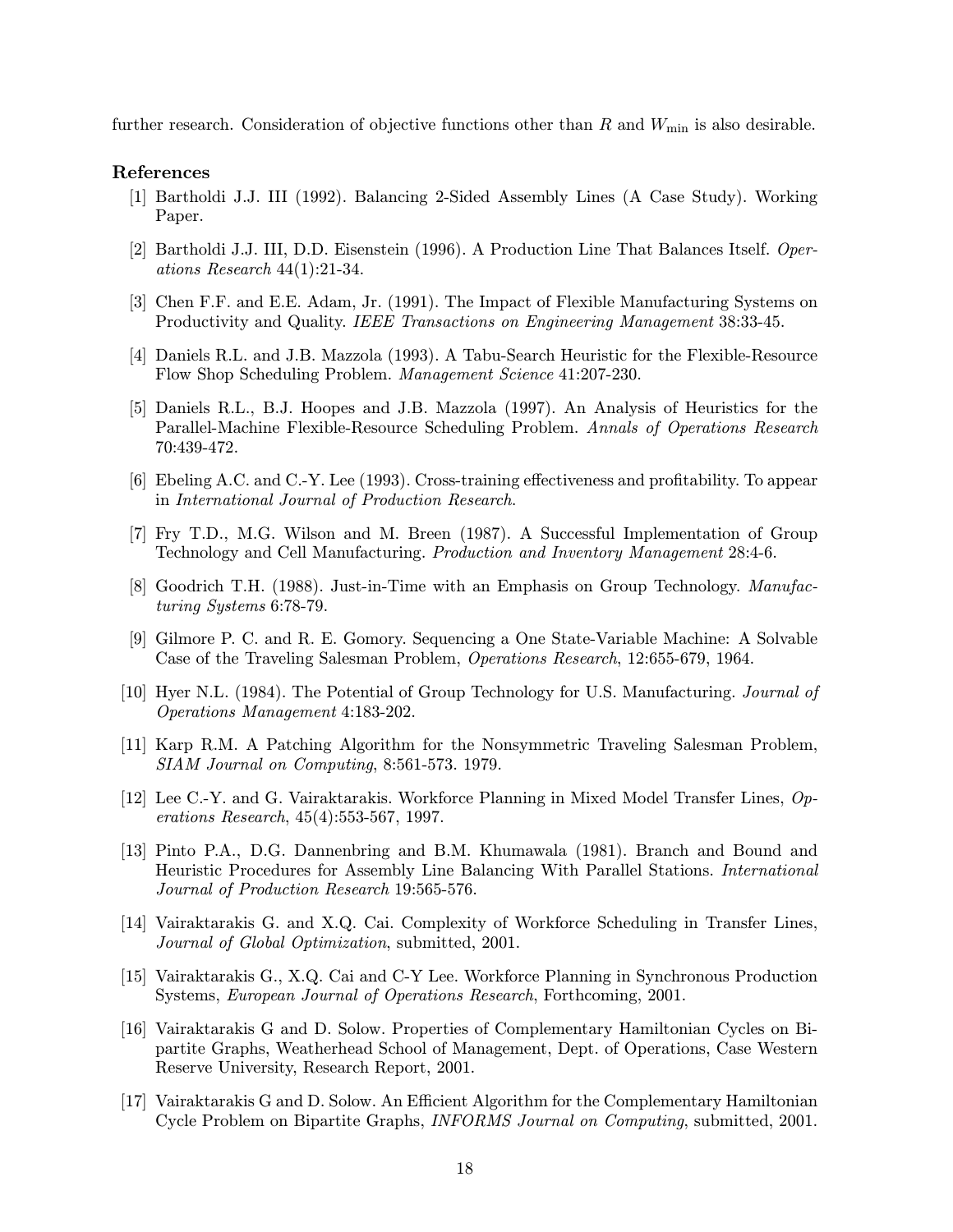[18] Vollmann, T.E, Berry, W.L. and Whybark, D.C, Manufacturing Planning and Control Systems. Irwin/MGraw-Hill, U.S.A., 1997.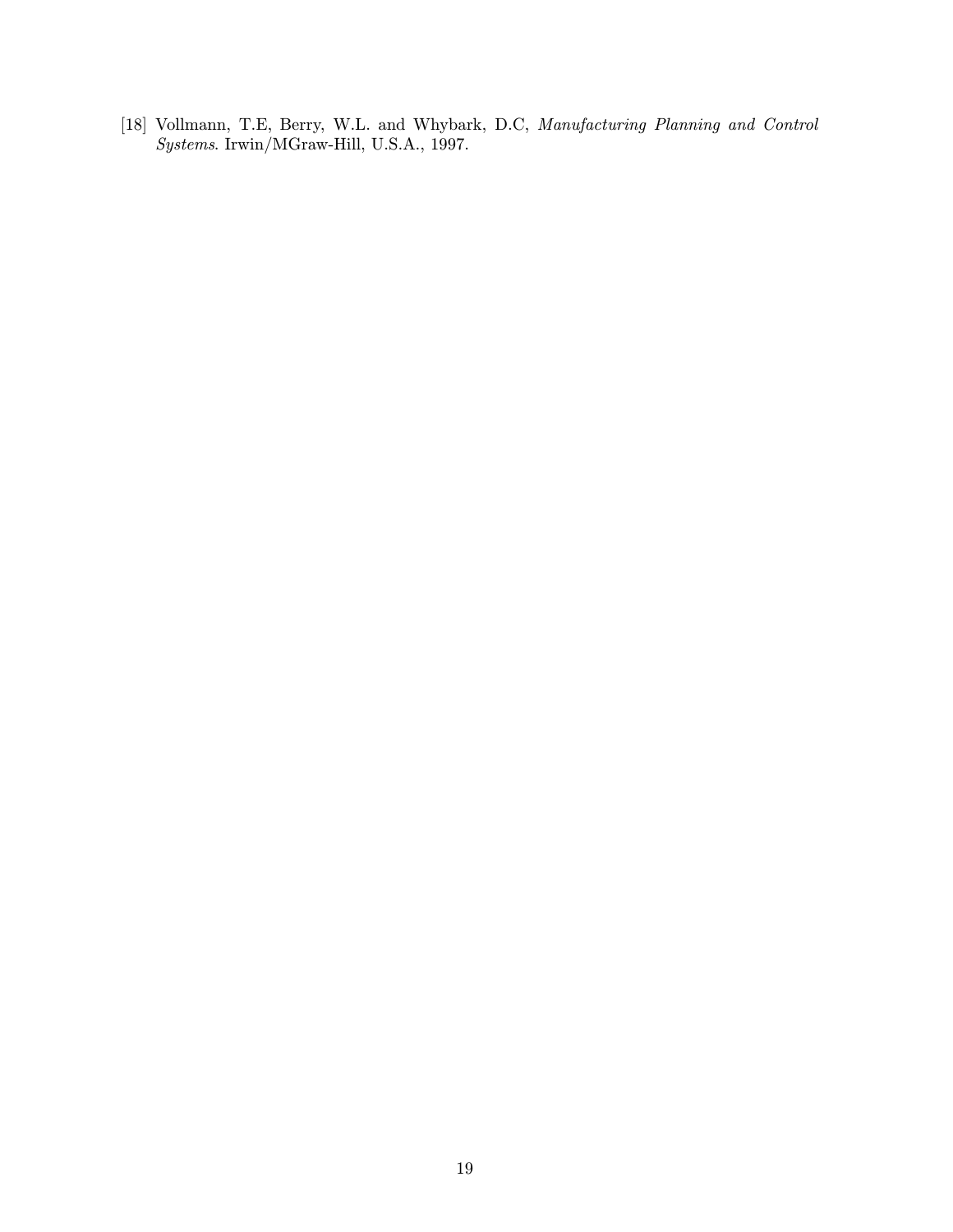

Figure 1: Representation of 2SLW using bipartite graphs



Figure 3: The chain Ij